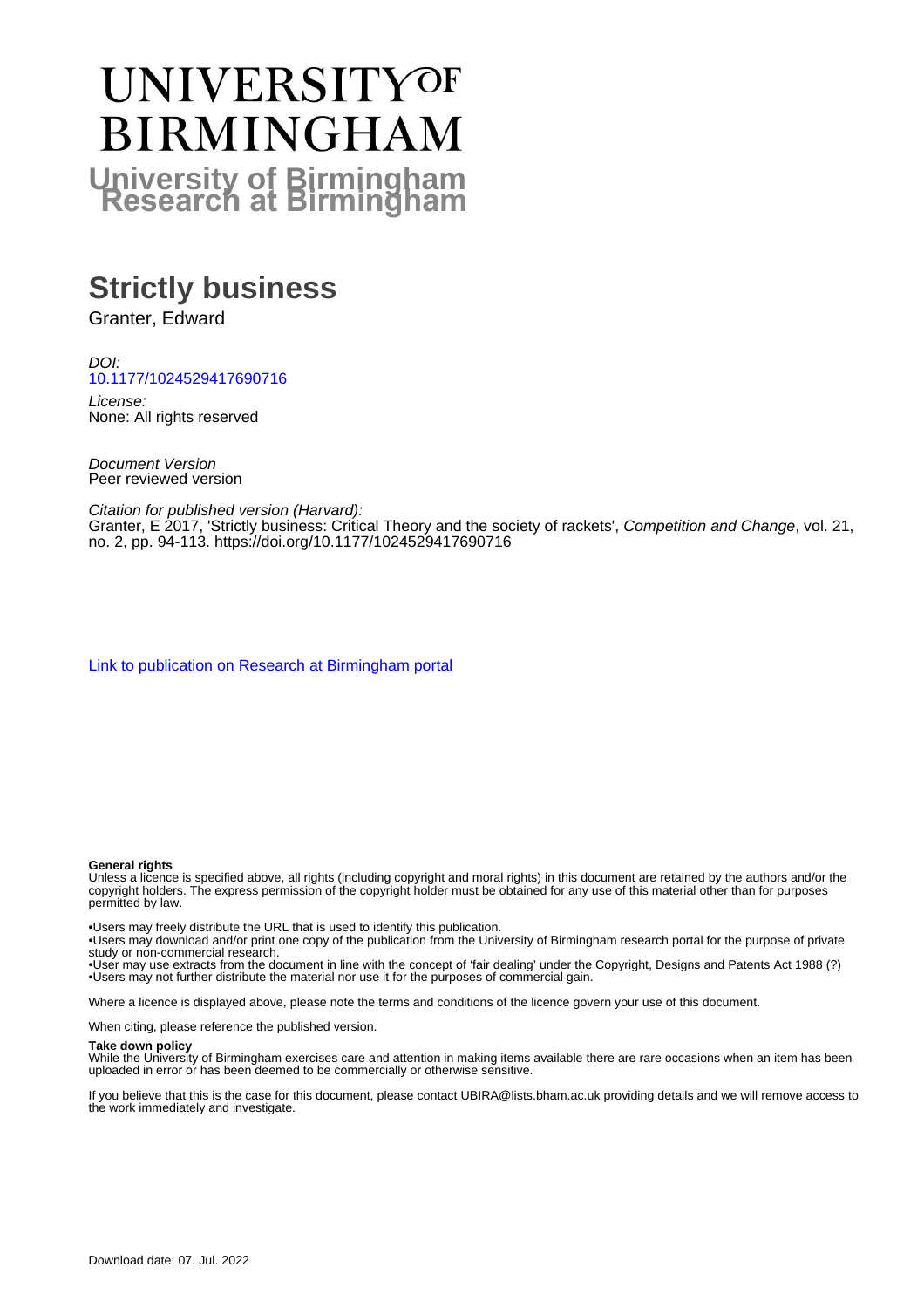### **Strictly Business: Critical Theory and the society of rackets**

Edward Granter

**Strictly Business: Critical Theory and the society of rackets**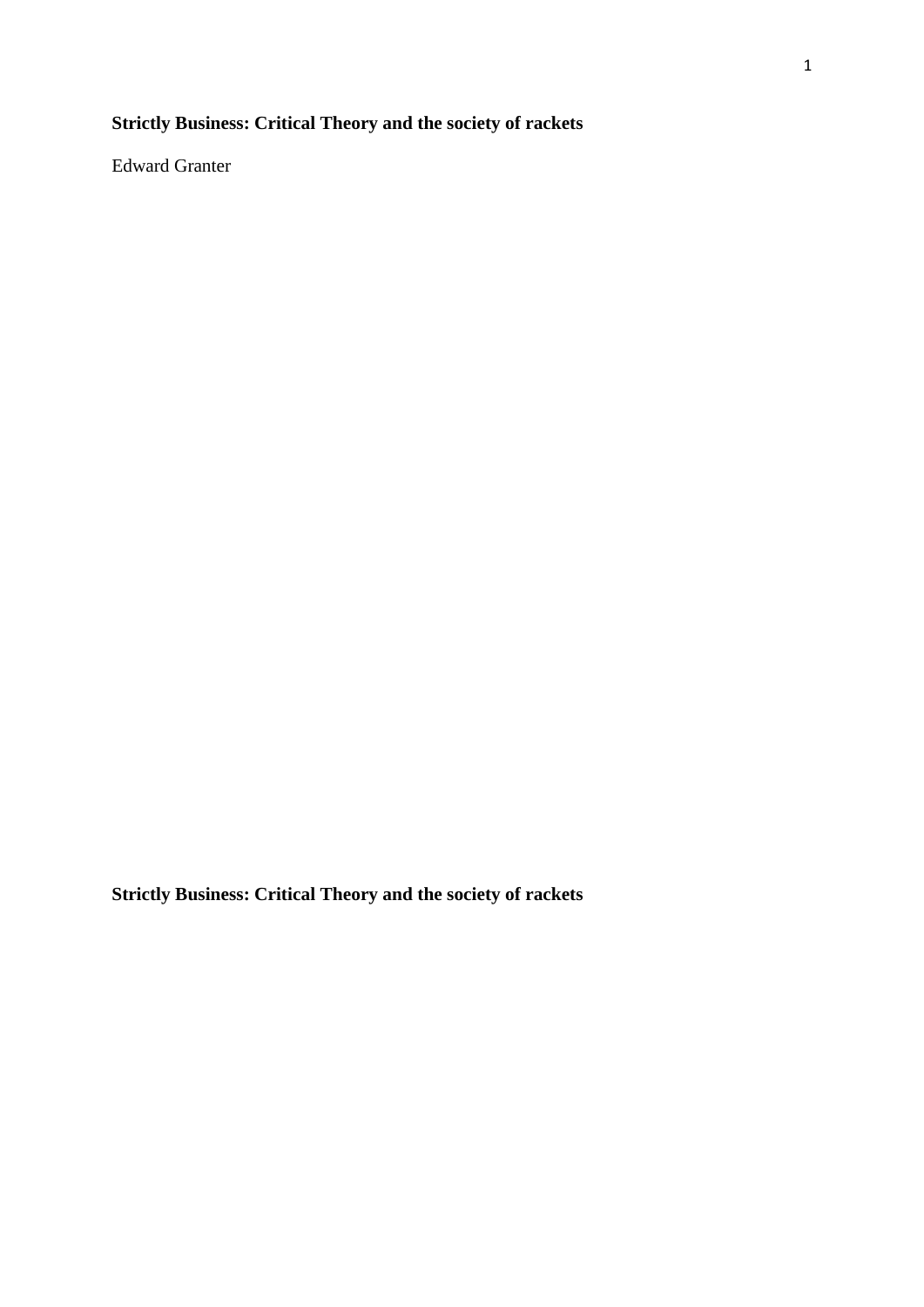#### **Abstract**

This article explores the parallels between organized crime – specifically racketeering – and the behaviour of corporate and political actors. It reviews the key literature which has developed around the concept of organized crime as business, and business as organized crime, and discusses the nature of rackets in historical and organizational context. The paper takes as its theoretical inspiration the Frankfurt School's notion of a racket society, which Writers such as Adorno, Horkheimer and Kirchheimer developed as part of their Critical Theory of society.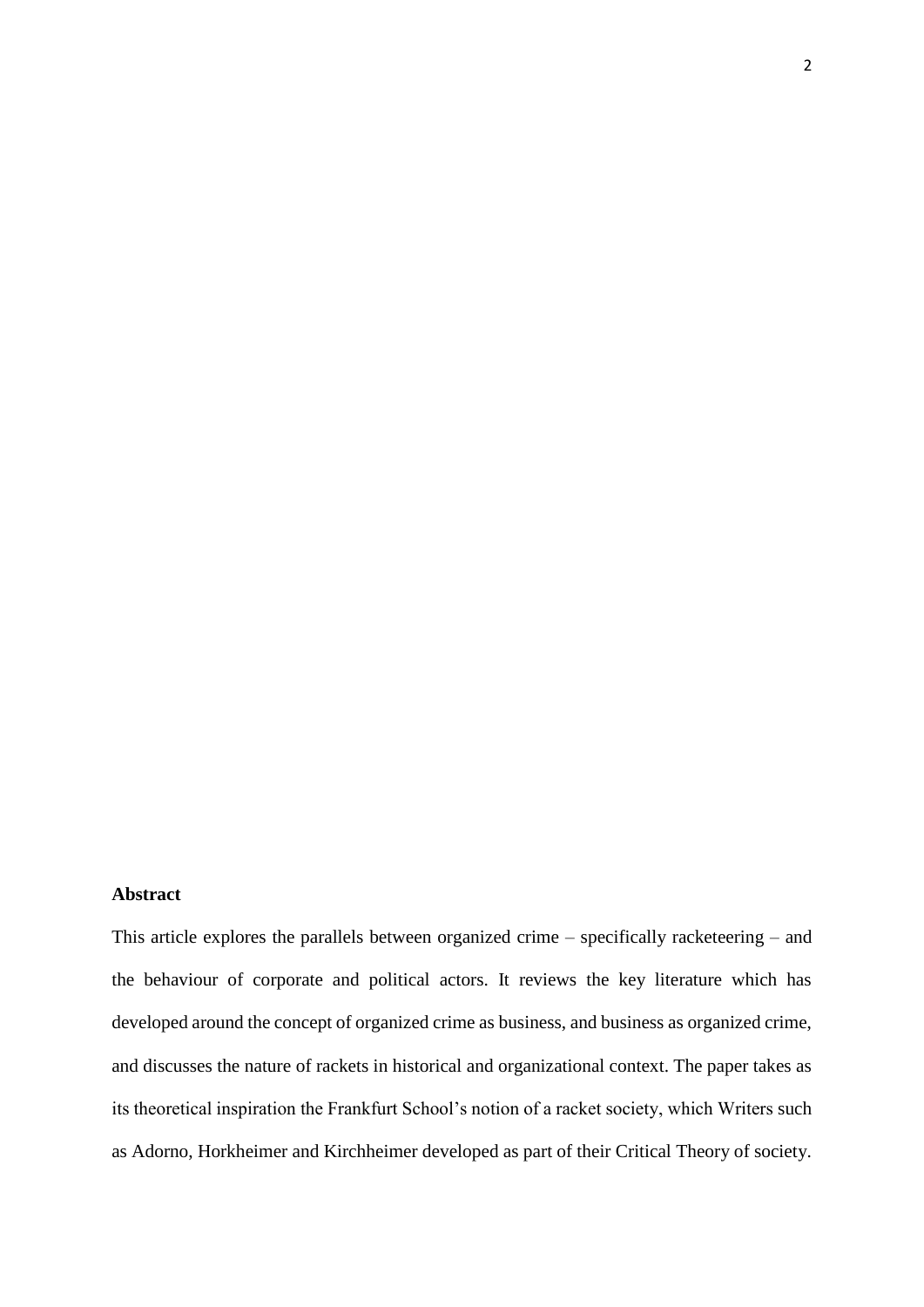As such, it builds on a small but developing field of literature which applies theories of the racket society to contemporary contexts. In this case, the paper provides contemporary examples of racket like behaviour at the corporate/political nexus, and highlights the social harms associated with this.

#### **Keywords**

Critical Theory, rackets, organized crime, corporate crime, Horkheimer, Adorno, Kirchheimer.

In this article I explore the concept of the racket, something most often associated with organized crime. More specifically, I draw parallels between the criminal rackets of organized crime groups, and the dynamics by which corporate interests come to prevail in political, organizational, and social life. The paper attempts to close the conceptual distance between the patterns of hidden influence, networks, and organizational mechanisms constituting criminal rackets, and those which characterise the operation of corporate power. This speaks to something of a normative objective; by comparing corporate behaviour to the conspiracies of organized crime, I highlight the real and potential social harms which are associated with racket like behaviour. To help achieve this I make use of the theory of rackets (Wiggershaus, 1994: 318) outlined by members of the Frankfurt School of Critical Theory. An additional dimension of this paper is then, the examination of their notion of a society of rackets (Stirk, 1992: 211) through scholarship in business, organization and society.

I begin by reviewing existing observations on the primary dimensions of intersection between organized crime and business. Following this, I introduce the racket in terms of organized crime, and draw attention to the role of business in racketeering. The Frankfurt School concept of a society of rackets is introduced in historical context, and I then consider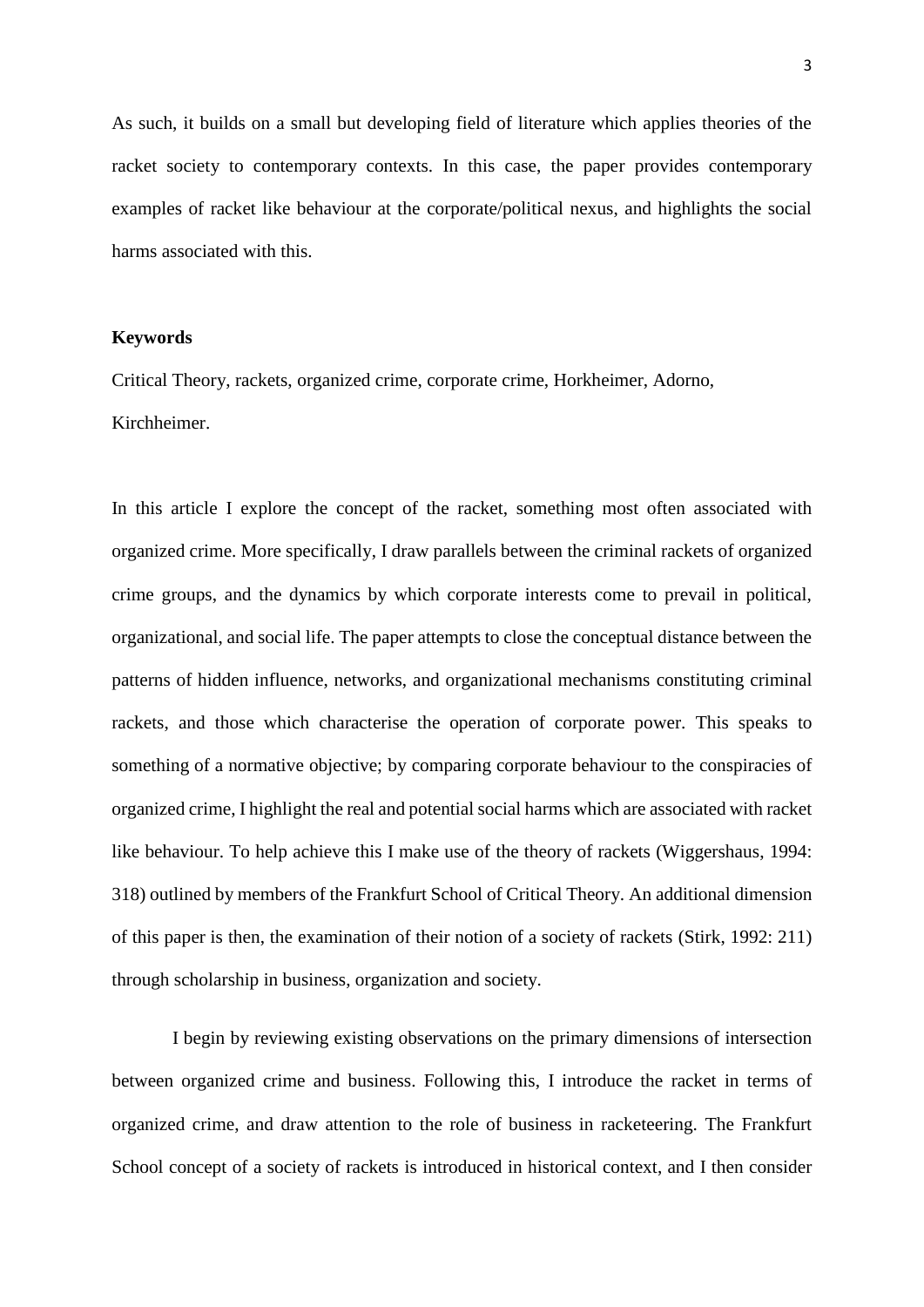the nexus between corporate interests and those of state actors, and how this relates to the concept of the racket both in the 'real world' and in social theory. In order to highlight the pervasive and harmful implications of racket like behaviour, I discuss financial deregulation in the run up to the global financial crisis of 2008, before considering the hidden links between corporations and governments in relation to global conflict. Finally, I move to the level of national public policy to examine the emergence of racket like behaviour in the reform of welfare state economies. This discussion is deliberately wide ranging because I want to show how rackets exist across multiple organizational, spatial and social levels.

#### **Perspectives on business and organized crime**

#### *Organized crime as business*

A characterisation of criminal organizations as, effectively, businesses, has emerged as dominant in the literature since at least the 1970s (see Smith, 1980: 363). At a basic level, there is the observation that criminal organizations share with corporations a goal which is clearly defined and absolute – financial gain (Friedman, 1973). Thus their superordinate behaviour is the pursuit of profit. Both types of organization come replete with their own 'corporate culture'; shared rituals, behavioural codes (Di Maria and Falgares, 2013), a sense of identity and supposed moral regulations, which may all serve to obscure their inherent amorality (Jenkins, 1992).

Beyond these basic dynamics lies a plethora of variations on the 'crime as business' theme. Interested readers should consult Parker (2012) for further exploration but I sketch some outlines here. Smith's 'spectrum based theory of enterprise' (Smith, 1980) posits licit and illicit business as occupying the same continuum of entrepreneurial behaviour, with the legal status of the business contingently defined by perception, morality and regulation rather than organizational behaviour or product line. This perspective was influential and helped promote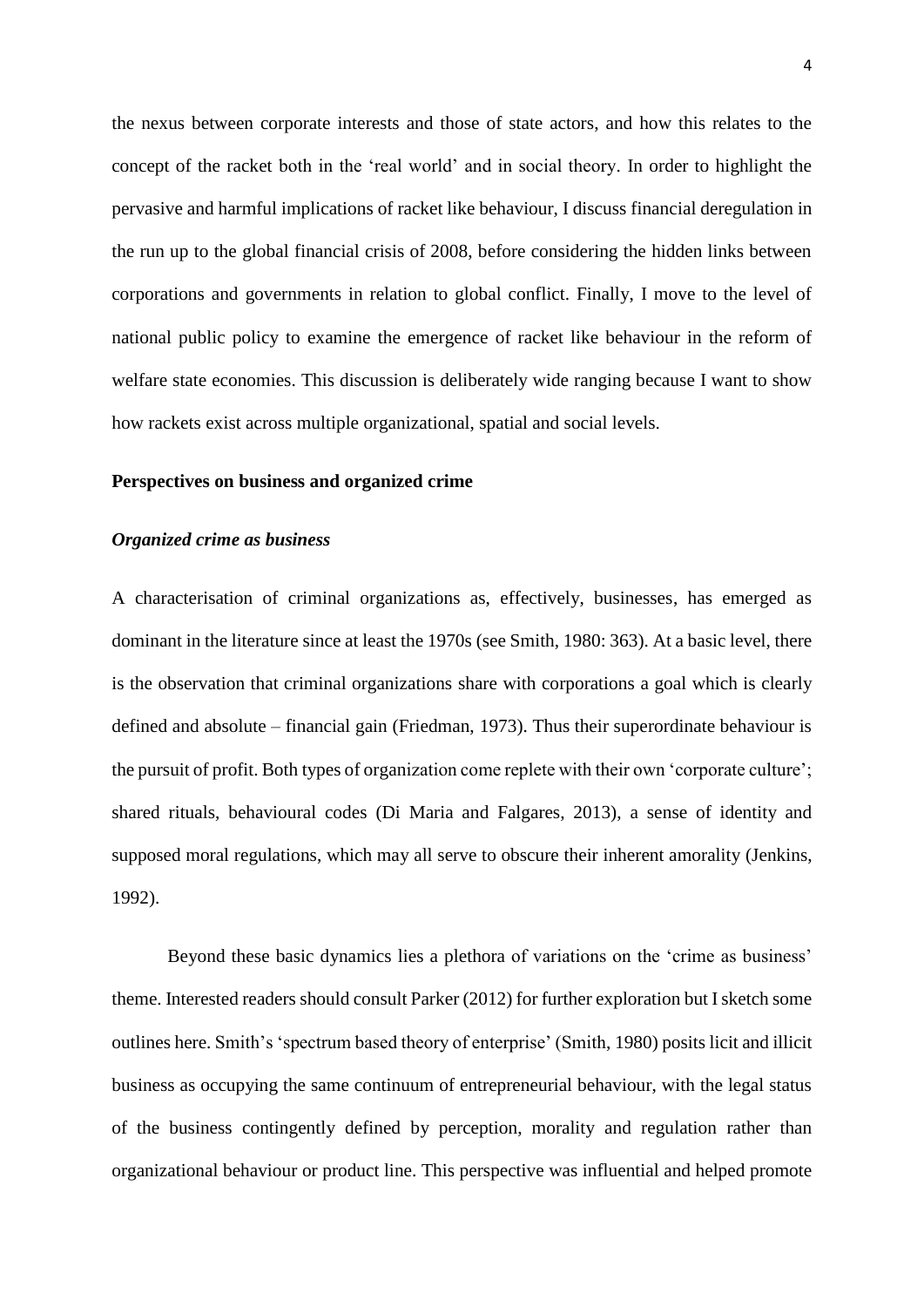a more sober approach to organized crime which looked to political economy and organizational behaviour, rather than the previously dominant 'alien conspiracy' theory (ibid: 1980). Albanese drew on Smith's approach to compare the motives and behaviours of Lockheed Martin and the American mafia, for example (Albanese, 1982), and the language of the criminal *entrepreneur* became dominant in critical accounts of organized crime such as those of Chambliss and Block. Thus in his treatment of the cocaine trade in early twentieth century New York, Block presents an analysis that uses the language of the market – importers, wholesalers, retailers, customers; 'criminal entrepreneurs' (Block, 1979: 94). Gambetta analyses the Sicilian mafia as entrepreneurs dealing primarily in protection, utilising a range of approaches such as lobbying, intelligence and secrecy, and marketing, which find clear parallels in legitimate business (Gambetta, 1993). Although writers such as Arlacchi (1988) Behan (2009) Savianno (2008) and Dickie (2014) show how the mafia (camorra and 'ndrangheta) have gone beyond the role of intermediary to focus on capital accumulation as primary actors, little consensus exists on the coherence or structure of organized crime groups as compared to the classical corporate form (see Ianni, 1972; Hess, 1973; Block, 1980; Smith, 1980; Albanese, 1982; Reuter and Rubinstein, 1978 and Gambetta, 1993: 100-102).

#### *Business as organized crime*

The logical starting point for analyzing business as organized crime is a reversal in polarity of the 'organized crime as business' approach. Thus researchers take some of the defining features of criminal organizations (violence, corruption, conspiracy) and then highlight instances of these behaviours in the corporate sphere. Of course, a huge body of work has arisen around the corporate crime in itself.

Although the term 'corporate crime' is thought to originate with Clinard and Quinney in 1973 (Payne and Tapp, 2015), analysis of corporate wrongdoing has a longer history. A key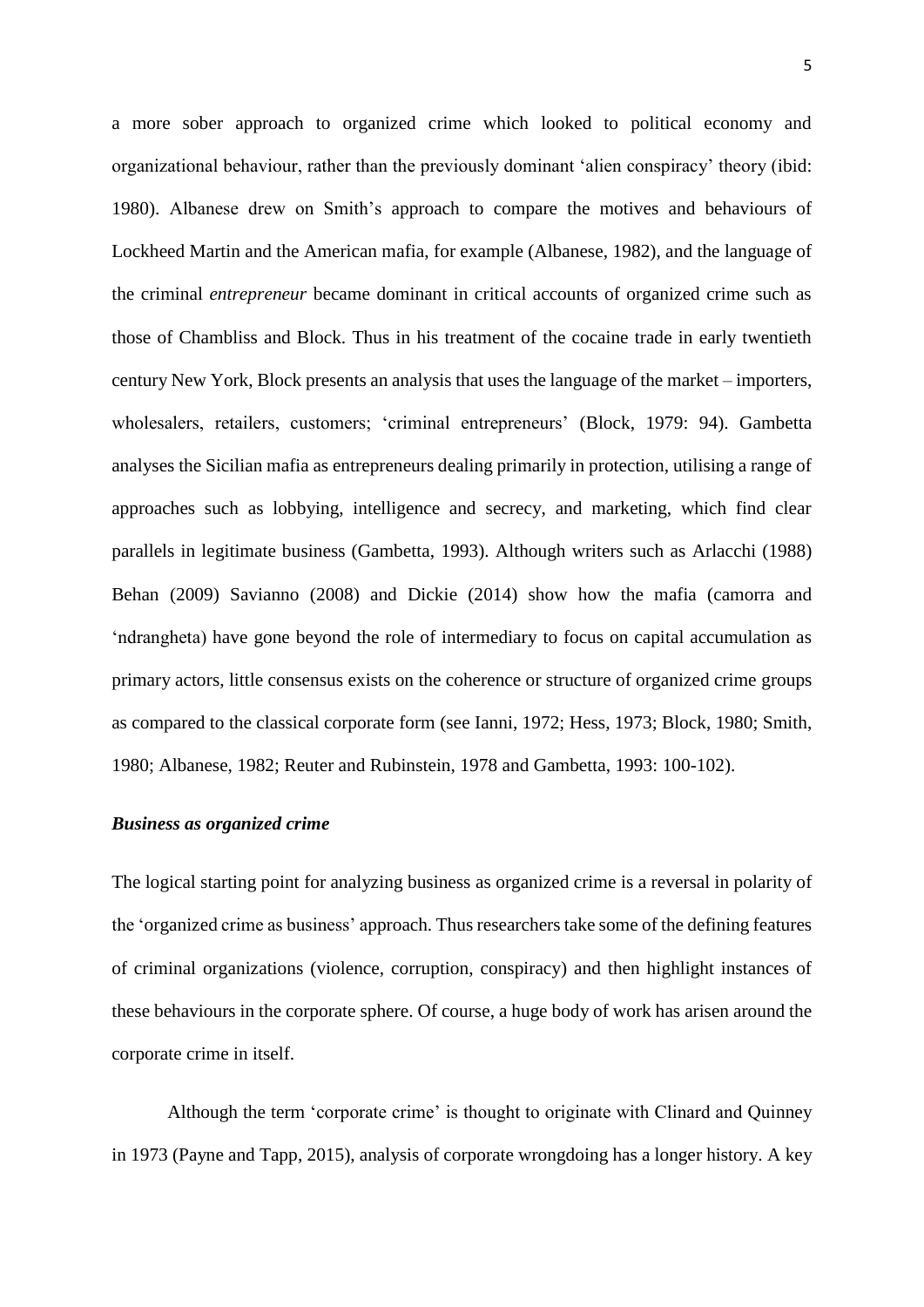work is Matthew Josephson's *The Robber Barons* (1934) which catalogued the misdeeds of the founding fathers of American corporate capitalism (Gould, Rockefeller, Carnegie etc.) and provided voluminous evidence for dictum that 'behind every great fortune lies a great crime' (the phrase is often attributed to Balzac and a version famously appears as the epigraph in Mario Puzo's *The Godfather*). The study of corporate crime gained further momentum with the work of Sutherland (1940) and today it is possible to draw on both a rich academic literature (see Whyte 2009 for a useful starting point) and an ever expanding roll-call of corporate wrongdoing reported in the media.

Aside from the financial and regulatory crimes which make up much of the field, the issue of corporate violence has also created extensive interest. This is usually defined in terms of harm rather than intentional violence and cases such as Bhopal, Piper Alpha, Trafigura, Deepwater Horizon and Rana Plaza have highlighted the consequences of corporate negligence. The human cost of corporate profit been addressed by writers such as Woodiwiss (2009), Tombs et al. (2010), Neocleous (2003), Snyder (2000) and others, with many drawing attention to the deregulatory trend springing from the intersections of state and corporate interests (see for example Matthews and Kauzlarich 2000). The discussion of corporate violence also extends to more intentional killing. This is often linked to the nexus of state and corporate interests which tends to coalesce around economic development under neoliberal regimes, and resource extraction (Schulte-Bockholt, 2013: 238; Roy, 2014; Paley, 2014: 169; Banerjee, 2008; Watt and Zapeda 2012).

Violence is, of course, a defining feature of organized crime, and we move now to an examination of how violence, corruption and collusion allow criminal groups and businesses to create the patterns of organization that came to be known as rackets.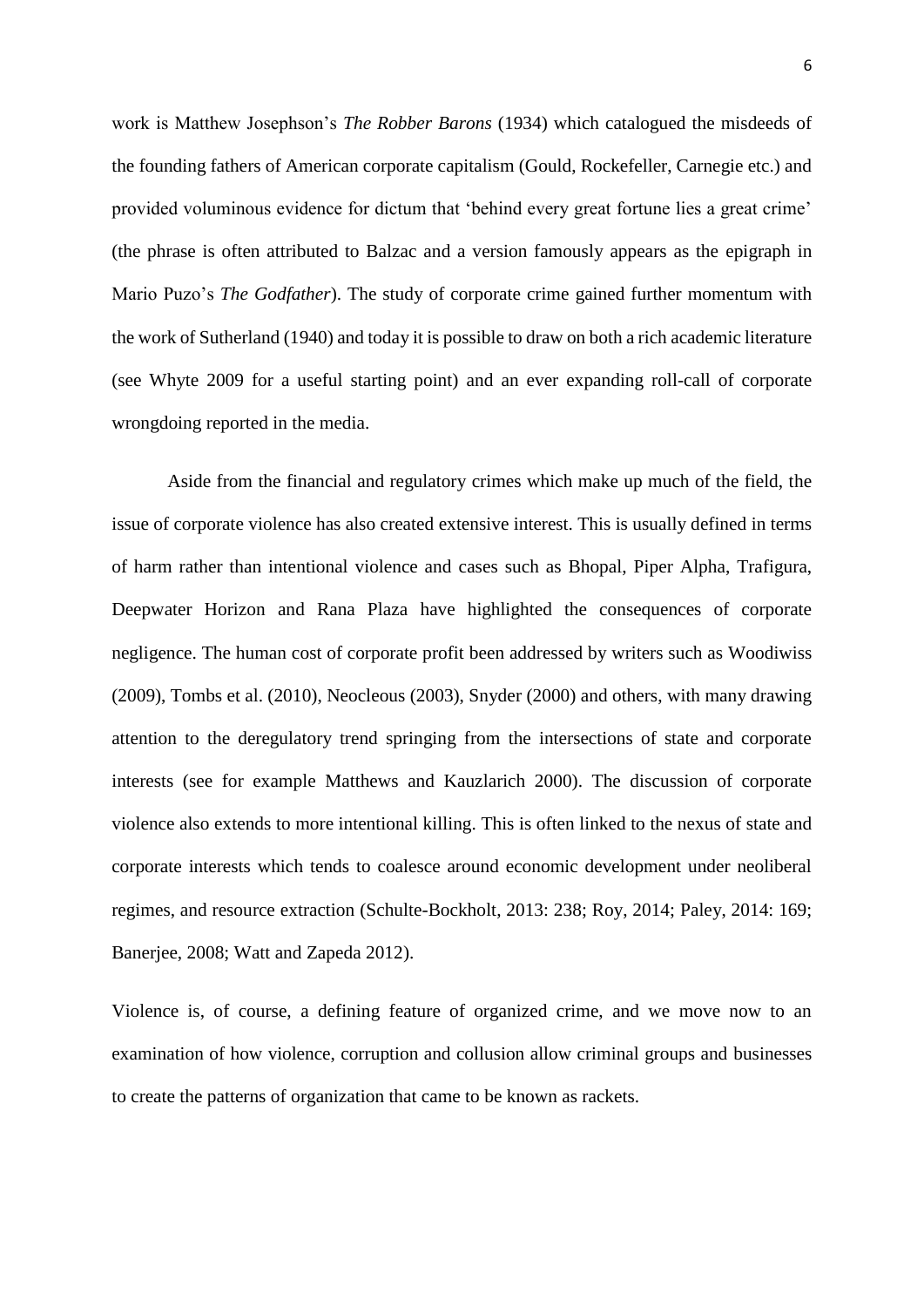#### **Organized crime and the rackets**

By the time the tit-for-tat assassinations between the two cartels escalated into open war, the police were outgunned. The gangs were able to procure state of the art automatic weapons on the black market for \$2000 apiece, while the police found even the legitimate retail price prohibitive. The build up to the conflict had seen the cartels battling over smuggling routes from the north, and for control of the market in the metropolitan area. The city was now the 'capital of unsolved murders' (Russo, 2004: 34); over a five year period there were 136 killings in the city alone, with only one conviction. The gangs had effectively been able to buy themselves impunity from investigation. The \$300,000 per week overhead of the ultimately victorious cartel covered not only the wages of their 800 gunmen, but also the 'ice', or bribes, for local police, judges and politicians. The war only came to an end with a show of overwhelming force; a machinegun massacre of seven people by men dressed as police officers. For the winning side, the prize was control of the illicit, and large sectors of the licit, economy across the nation's second city. For ordinary residents, it was now clear that the city had at best a parallel power structure, and at worst, a power structure dominated by organized criminals.

This scenario will be familiar to those with an interest in contemporary organized crime, from Colombia and Mexico, to southern Italy, but the preceding vignette is, of course, the story of the Capone gang's rise to power in 1920's Chicago (see Kobler, 1972; Russo, 2004; Binder and Lurigio, 2013). Chicago's beer wars and the concomitant capture of local economic and state power by organized crime can be seen as a phase of primitive accumulation: 'In the history of the real world, as everyone knows, conquest, subjugation, robbery, murder – in a word, force, play leading roles' (Marx, 1974: 701). Violence alone, however, is rarely effective enough to serve as an overriding criminal strategy. As Parker notes (2009: 387) it was prohibition which allowed the Chicago Outfit, and other organized crime groups in the USA,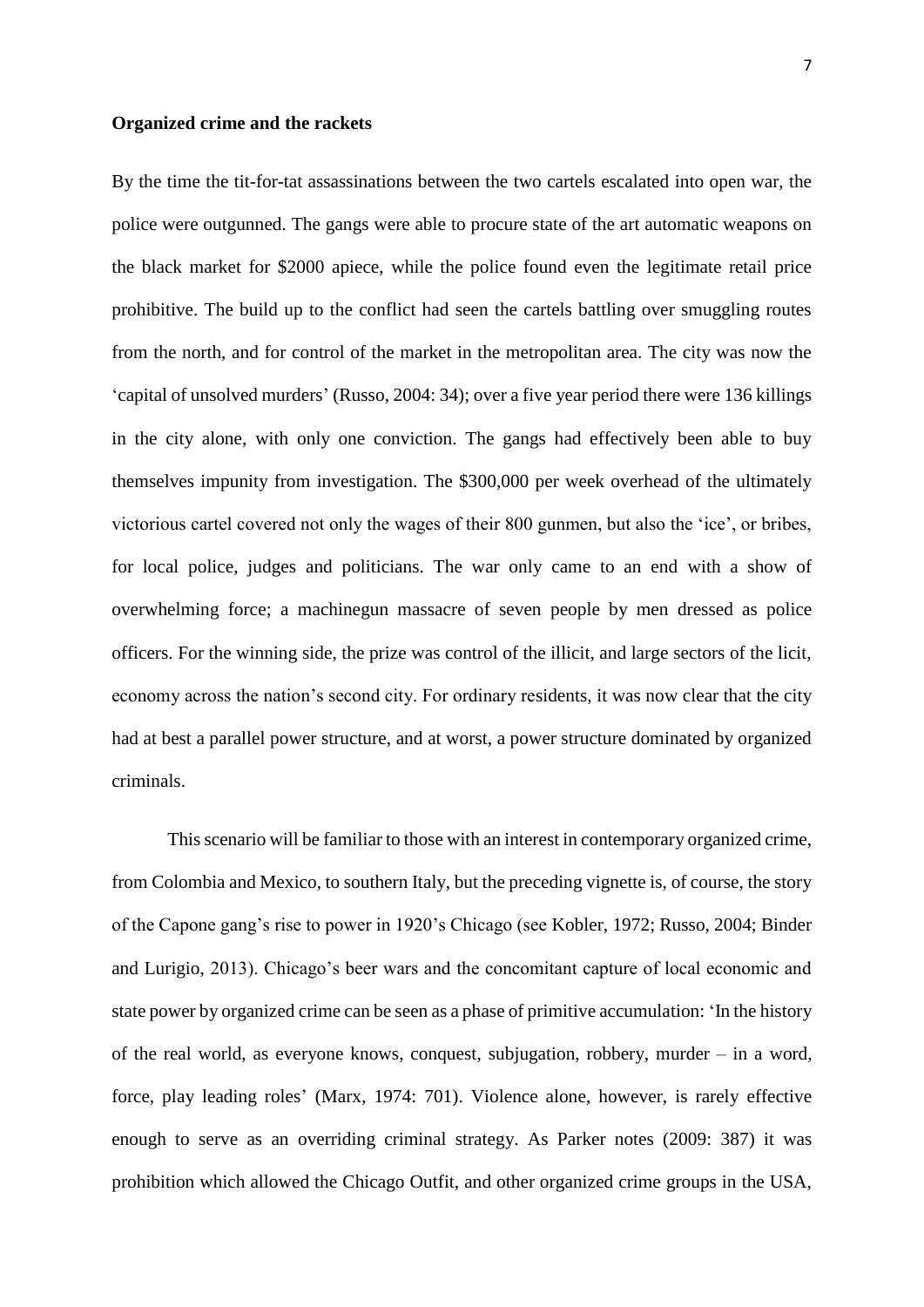to generate the financial resources necessary to co-opt strategic elements of the state such as the police, the judiciary, and municipal, sometimes national, politicians. Organised crime groups proved to be experts in supplementing violence as a tactical resource, with the strategic exercise of influence across the public sphere.

Alongside the penetration of the civic sphere, organized crime groups also tend to seek entry to the world of legitimate business as they mature. The methods employed offer us an example of how implicit or explicit regulations, and networks of relationships between individuals, companies, and institutions, can be deliberately structured and restructured in order to subvert the market and facilitate private gain. In the USA from the 1920s to the present day, crime groups have sought to establish rackets which use connections with, and control over, institutions and legitimate businesses to generate profit. Outside of the USA, and the study of US organized crime more specifically, the term racket is not always well understood, and even in the US context, as Heins (2007: 799) points out, 'the concept of racketeering that arose in the 1920s combined forms of collective self-organization with elements of gangster criminality'.

A basic understanding of a racket is a situation where the owners/managers of an organization or business are made, literally, an offer they can't refuse, by a criminal or criminal group seeking to profit from control of that organization or business. In short, the crime group presents itself as the only viable solution to a problem it has itself created. The most common understanding in the UK is the protection racket, whereby criminals offer to protect pubs, nightclubs, even small shops, from violence and disruption, when in fact it is the same group who deliberately creates this 'trouble' in the first place. The concept of the racket does extend well beyond this, and might also encompass a situation where the racketeer is able to control key processes such as elements in the supply chain of goods or information, for their own benefit. Examples could include the distribution of contracts for essential services such as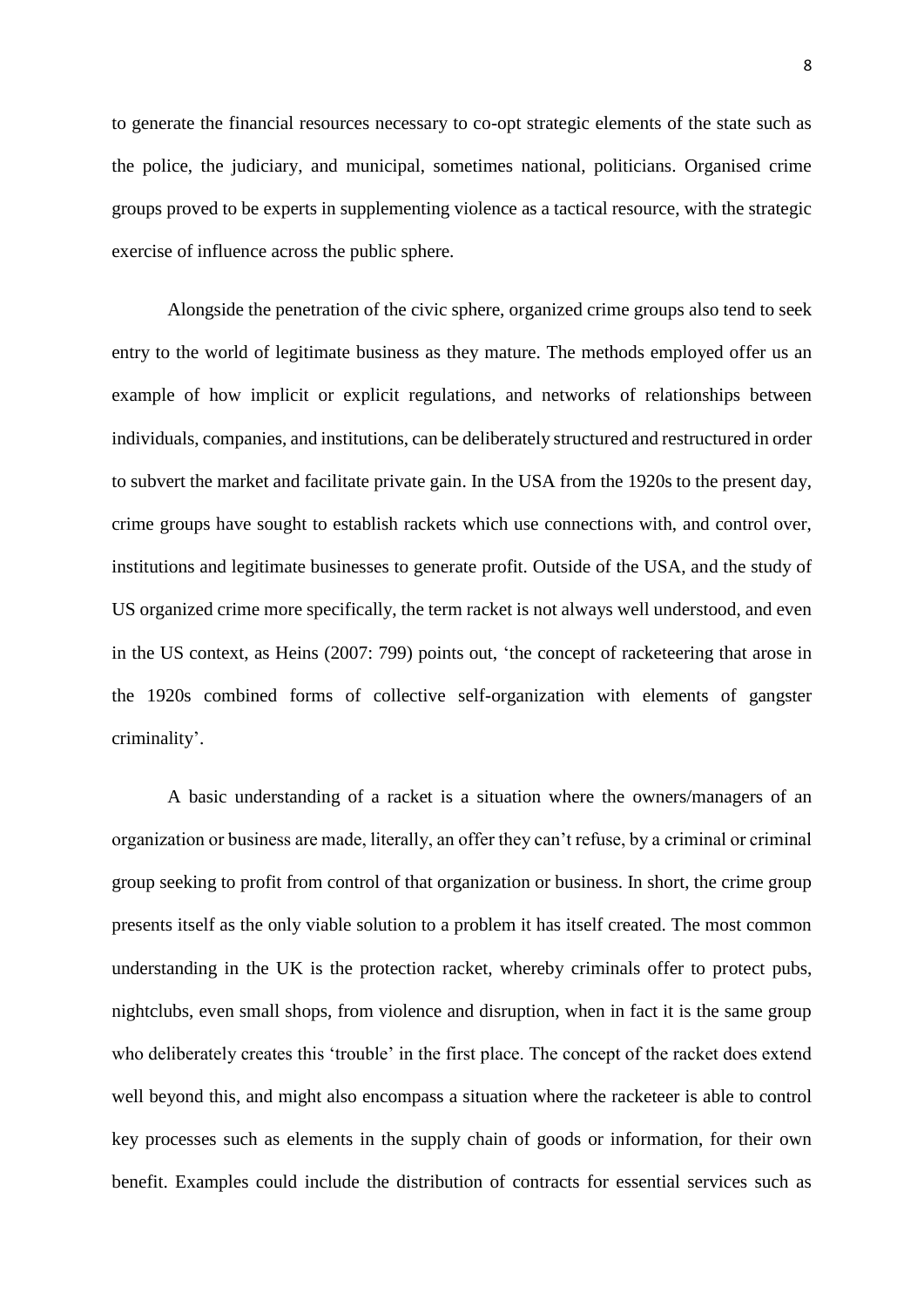garbage disposal (Federal Bureau of Investigation, 2008) or the unloading of rapidly perishable goods at a wholesale market (Raab, 2006: 565).

Labour racketeering is particularly relevant because it shows how criminals and businesses work together through networks of hidden connections, within a closed circuit where decisions are regulated in such a way that corruption is systematized. That is, markets for goods, labour and services are controlled artificially. The system operates not for the benefit of customers or employees, but for mobsters, and the company managers with whom they deal. Both unions and employers opened the door to labour racketeering during industrial disputes throughout the 1920s and 1930s in major US cities such as Chicago and New York. They did so by recruiting criminal thugs to help defend striking workers, or attack them, depending on who was paying. Results were often decisive. Taking as their reward not only hard cash but official roles (or patronage thereover) in unions, business associations and businesses, coordinators such as Arnold Rothstein, Dutch Schultz (Arthur Flegenheimer) and Lepke Buchalter became notorious for industry wide influence in sectors such as garment trade in New York (Katcher, 2016: 207-223; Chambliss and Block, 1979). They achieved this control by taking on the apparent role of intermediary. At its most basic, this function meant that organized crime groups took control of unions through bribery or violence or both. They could then use this control to extort companies with threats of strikes or slowdowns. Businesses or associations thereof, the latter in turn often the creature of the mob, would bring in 'labour consultants' to 'negotiate' with the unions. In reality, these intermediaries worked on behalf of, or were themselves, the organized criminals who controlled the unions. The price for labour peace might be a cash settlement – a heavily concealed bribe – which would then be divided up between various elements of the racketeer's organization. A more sophisticated solution might be the awarding of an exclusive and generous contract (for raw materials etc.) to the 'legitimate' businesses which the racketeers controlled. In the construction industry, this latter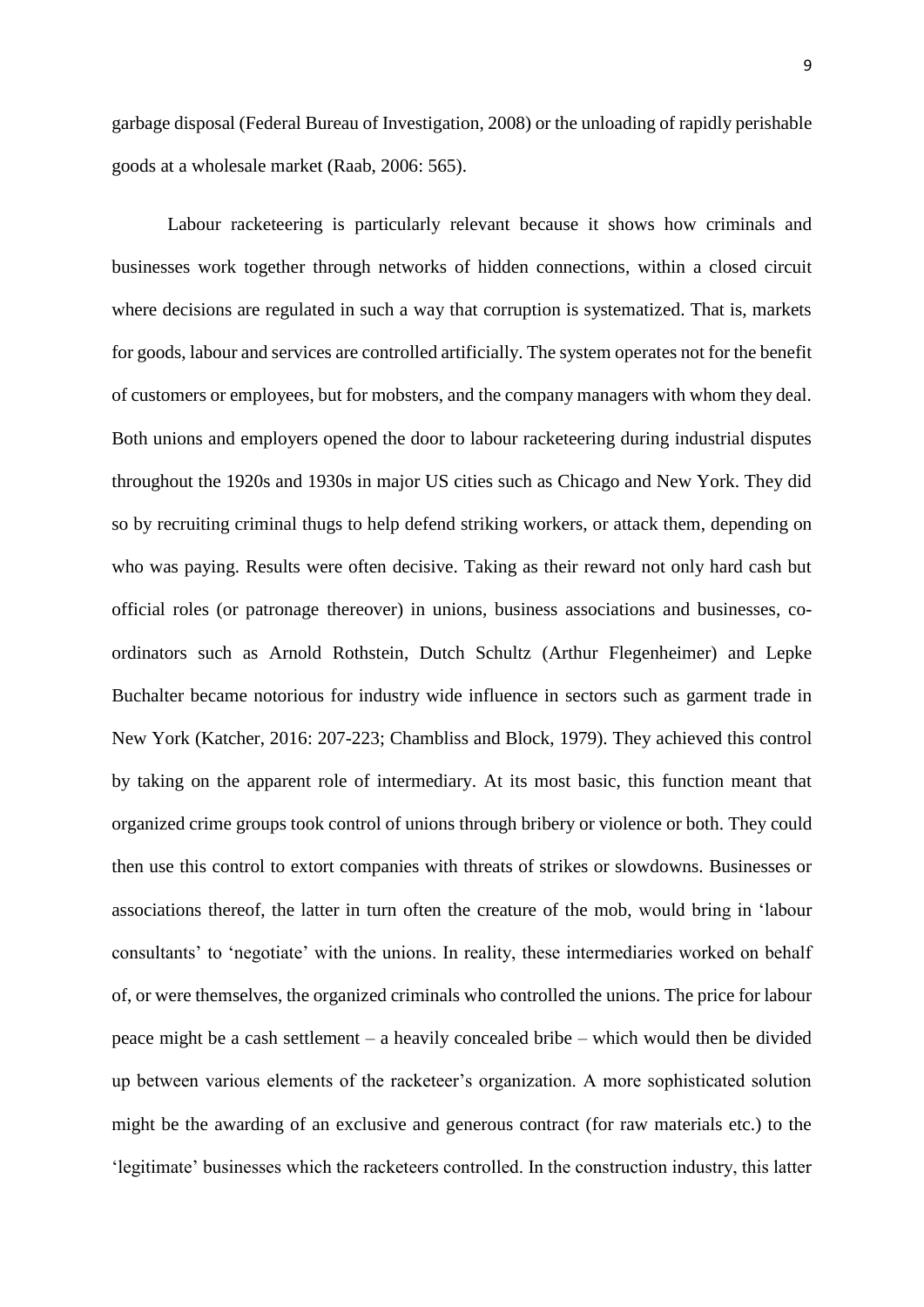type of arrangement saw the supply of concrete in New York City fall almost completely into the hands of the Mafia during the 1970s and 1980s (Kelly, 1999: 93-101).

Racketeering in the food industry offers another case in point. In New York in the 1960s and 1970s, the mafia was able to act as intermediary not only between capital and labour, but between various branches of different businesses. Meat producers seeking have their products placed in major supermarket chains were required to pay the mafia for the privilege. A further payment would ensure that their products would be more prominently displayed than those of their competitors. The mechanisms for payment differed but typically included the placement of inflated contracts for goods with mafia controlled firms, some of which purported to be major legitimate industry players themselves. A labyrinthine network of relationships between meat producers, supermarkets, government regulators and union officials was not simply exploited, but created and continually reinforced by all concerned (see Kwitny, 1981). In some cases, an organised crime figure held official roles with supermarket chains, meat producers, and unions simultaneously; a conflict of interest *ne plus ultra*. Once again, they shaped their role as an essential intermediary, a patron with the power and connections to see a contract placed with the 'right' company, or a regulation changed in their favour:

The member-as-patron can put a client "in touch with the right people". [...] He is able to perform important favours and be rewarded in return with money or power (Abadinsky, 1998: 12).

Interestingly, critical scholars of organized crime such as Pierce, Block, Chambliss and Woodiwiss have argued that rather than politicians and businesses being victims of, and ceding power to, organized criminal racketeers, they have tolerated their involvement because it is ultimately in their interests to do so. And so rather than Capone reigning supreme over 1920s Chicago, he remained subservient to business and political elites (Pierce, 1976: 124 - 131).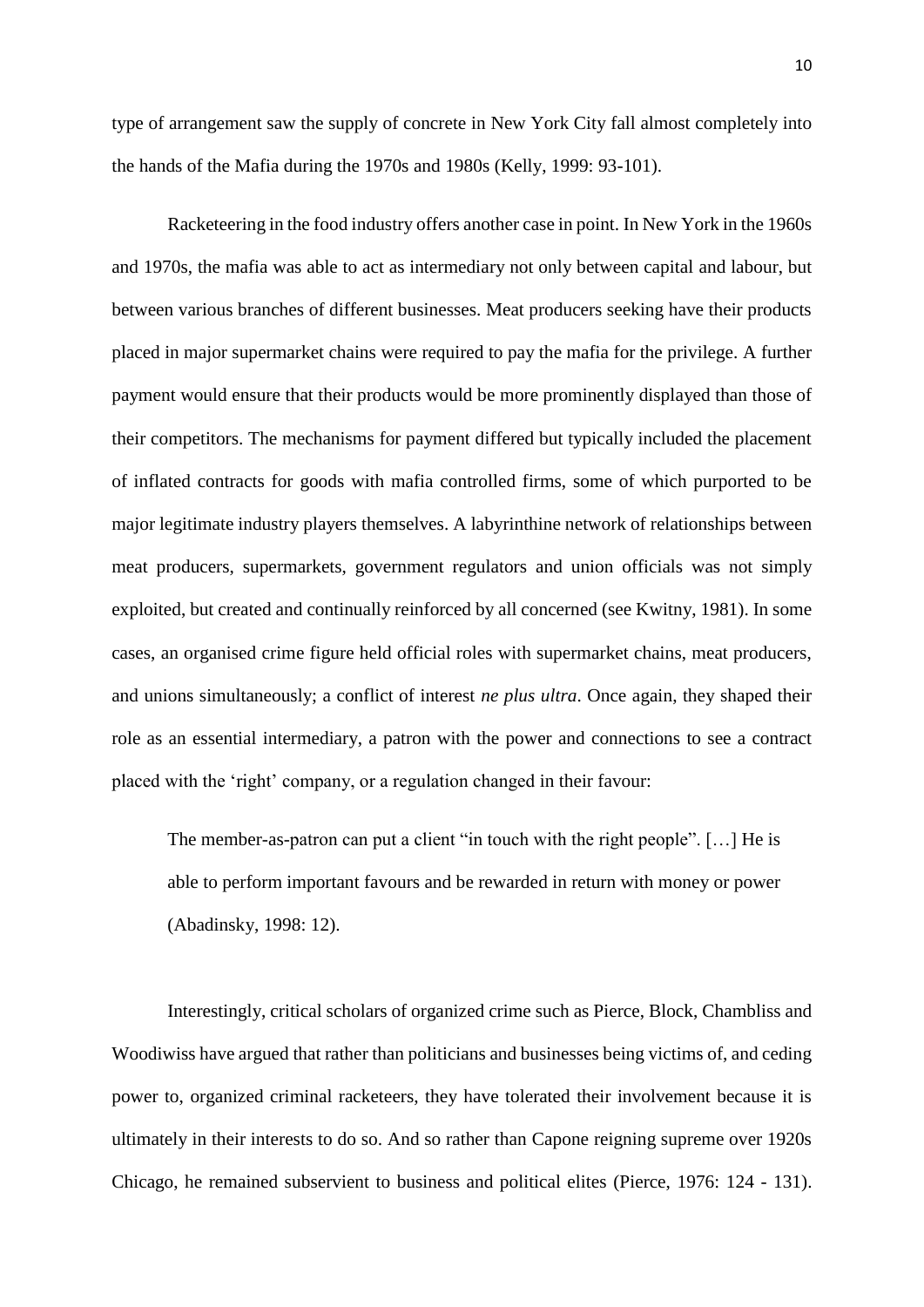More widely, the notion of 'underworld as servant' (ibid: 124) has been developed in a number of analyses. In this configuration, rather than violent racketeers intimidating business owners into submission, they are invited to participate in the conflict between capital and labour in a way which will benefit the former. Thus, although they were undoubtedly sometimes the victims of violence and extortion, '[c]ontrol of workers through violence and the threat of violence lined the pockets of the employers first and foremost, and then professional criminals and corrupt union officials' (Block and Chambliss 1979: 15). Further, it can be argued that much of the violence surrounding business racketeering was essentially 'employer on employer' (ibid: 20).

The career of Al Capone and the fictionalized rise and fall of various other mafia families has become embedded in present day mass culture (see for example *The Godfather*, 1972; *The Sopranos* 1997-2007). Perhaps less well known today is the way in which racketeering gained a prominent place in the public consciousness (in America if not beyond) during its heyday from the 1920s to the 1940s. Acres of newsprint charted the careers of Capone, Buchalter, Rothstein, Schultz, and others, including their imprisonment, execution, violent death and violent death, respectively. Additionally, news coverage had from at least the mid-1920s begun to characterise the gangs as akin to 'industrialists and financiers' (Woodiwiss, 2001: 229) and films such as *Scarface* (1932), *The Public Enemy* (1931), and *Little Caesar* (1931) portrayed entrepreneurial individuals going from rags to riches 'in the classic American Way' (ibid: 229). Parker notes that aside from the thousand gangster films produced between 1915 and 2003, the earliest example in the genre is D. W. Griffith's *The Musketeers of Pig Alley* (1912). Establishing a trope that endures to this day, the villain of the piece, the gang leader 'Snapper Kid' ends the film a free man thanks not only to a false alibi, but also to an apparently cosy relationship with the local police. Appearing after the policeman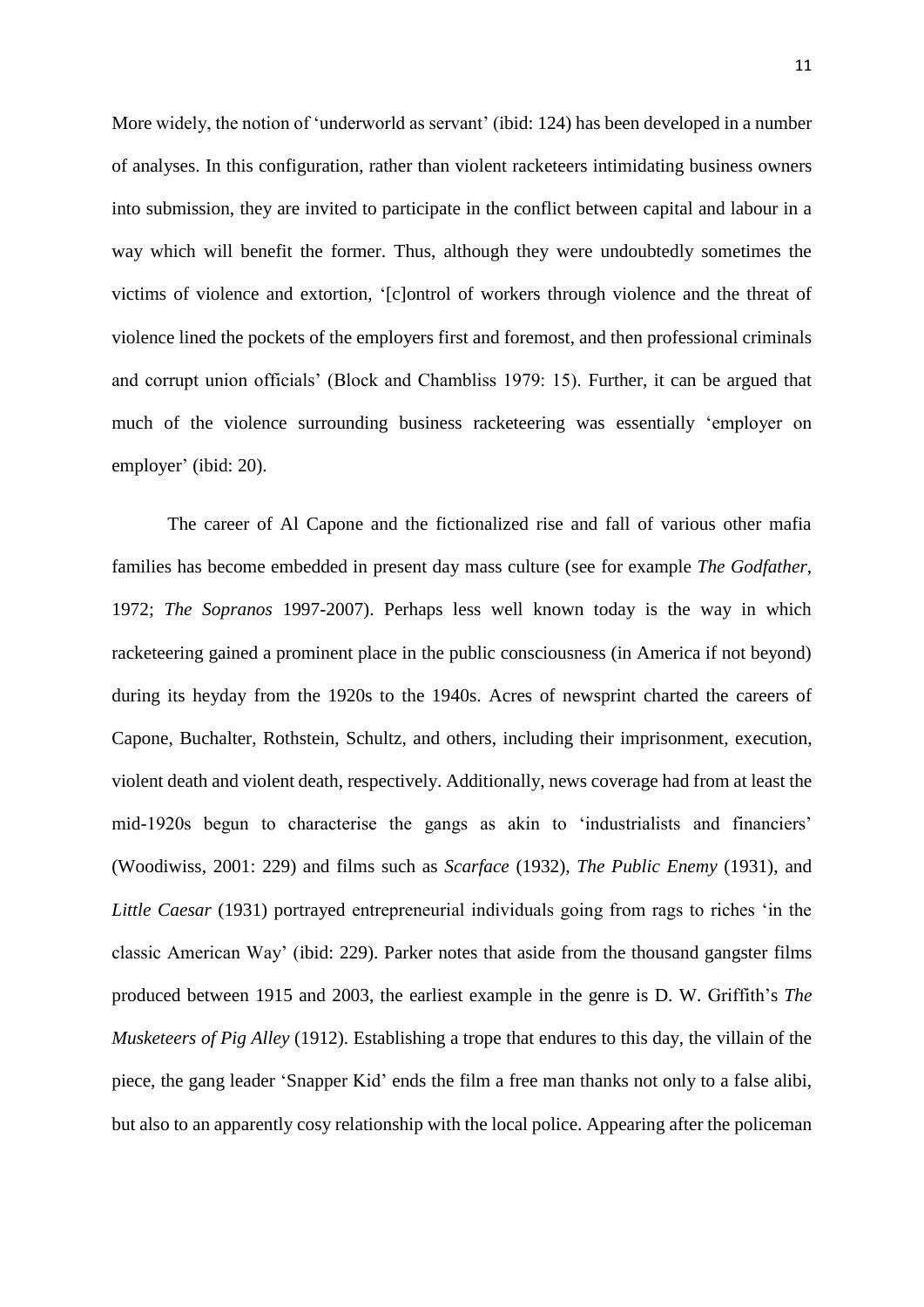leaves and as the gangster is given a wad of money by an off-screen 'hidden hand', the final title card reads: 'Links in the system'.

#### **Critical Theory and the society of rackets**

The Frankfurt School were a group of predominantly Jewish Marxists connected with the Institute for Social Research established in Frankfurt in 1923. Writers such as Theodor Adorno, Max Horkheimer, Herbert Marcuse and Otto Kirchheimer sought to account for the failure of Marx's revolutionary teleology to play itself out. To this end they developed a broad approach to social analysis which took in psychology, existential Marxism and political economy, as well as sociology and politics. They pursued a 'Critical Theory' of modern society which unlike 'Traditional Theory' (Horkeimer, 2002) would look at the totality of capitalist social relations, from culture and ideology to economics, to the subconscious. A key characteristic of Critical Theory is its willingness to search for, reveal, and explain (if in sometimes rather aphoristic terms), the hidden links between these spheres. Thus, the experience of listening to the radio, the reading of horoscopes and a wide range of cultural phenomena could be linked to the political economy of capitalism (author name removed for review). As we shall see, this notion of hidden links was extended by Horkheimer in particular but also by Adorno and Kirchheimer. This extension took the concept of hidden connections and operationalised it in a more literal sense, to characterise social relations between individuals, groups, and classes. This came to be known as the theory of rackets (Stirk, 1992: 141; Schulte-Bockholt, 2001, Heins: 2007, 2011; Bröckling, 2014).

The theory of rackets was part of a characterization of advanced capitalism as sharing many characteristics with totalitarianism and more specifically, Fascism (see for example Marcuse, 2002; Adorno and Horkheimer, 1992). Certainly, fascism was to play a central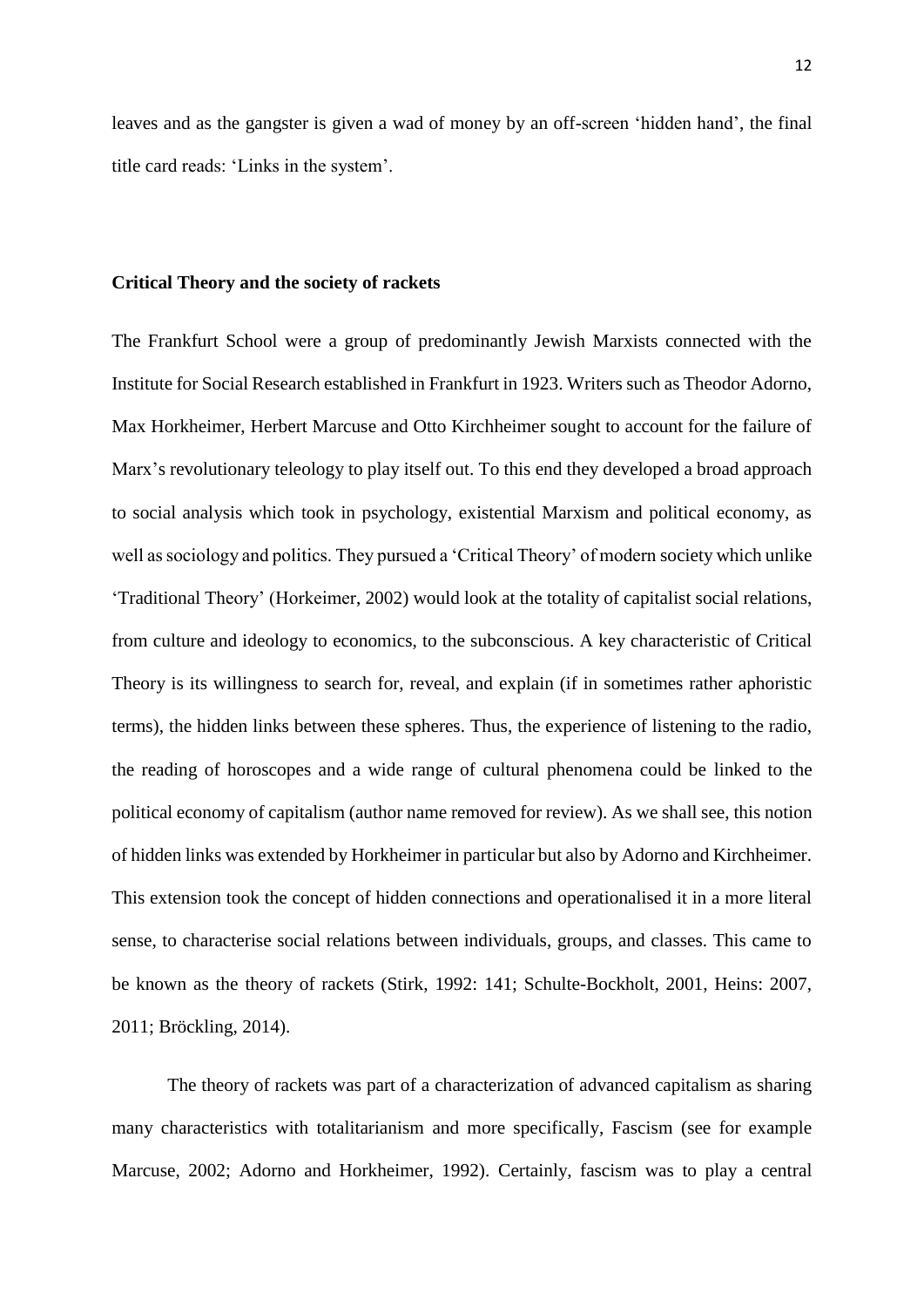element in the lives and careers of the Frankfurt School since their religious status and political affiliation meant that relocation in the United States was necessary to avoid death at the hands of the Nazi regime. Already keen observers of popular culture in Germany, Adorno and Horkheimer continued their engagement with the cultural sphere upon relocation to America. Their writings on the culture industry (1992) became influential and their personal circumstances had early on drawn them into contact with émigré film makers, and playwrights such as Bertold Brecht (Jay, 1973: 194). Schulte-Bockholt (2006: 22-23) and Jay highlight Brecht's play *The Resistible Rise of Arturo Ui* - written in 1941 - as characteristic of an émigré attitude to Nazism that saw the 'Nazis as gangsters, at least metaphorically' (Jay, 1973: 172). The play satirises Hitler's rise by transposing it to the supposedly fictional cauliflower rackets of 1930s Chicago.

Many of the Critical Theorists were also living in an America where the phenomena of gangsterism and racketeering had entered the popular consciousness via the news media, film and literature (see above). Thus as Stirk notes (1992: 140), the influence of American culture and society at the time should not be understated. It was under these circumstances that they sought to integrate the concept of the racket into their wider social theory. Adorno, Horkheimer et al. had nearly paid the ultimate price for their intellectual resistance to the coalescence of corporate and (extremist) political interests which constituted the Nazi state and this coalescence formed one of the key elements in the theory of rackets. Rackets are, according to Adorno and Horkheimer, comprised of and operationalised by:

...cliques, gangs and other established groups that act protectively towards their own members, while externally they attempt to circumvent the market process by misappropriating economic income and by deceiving the public (Heins, 2007: 792).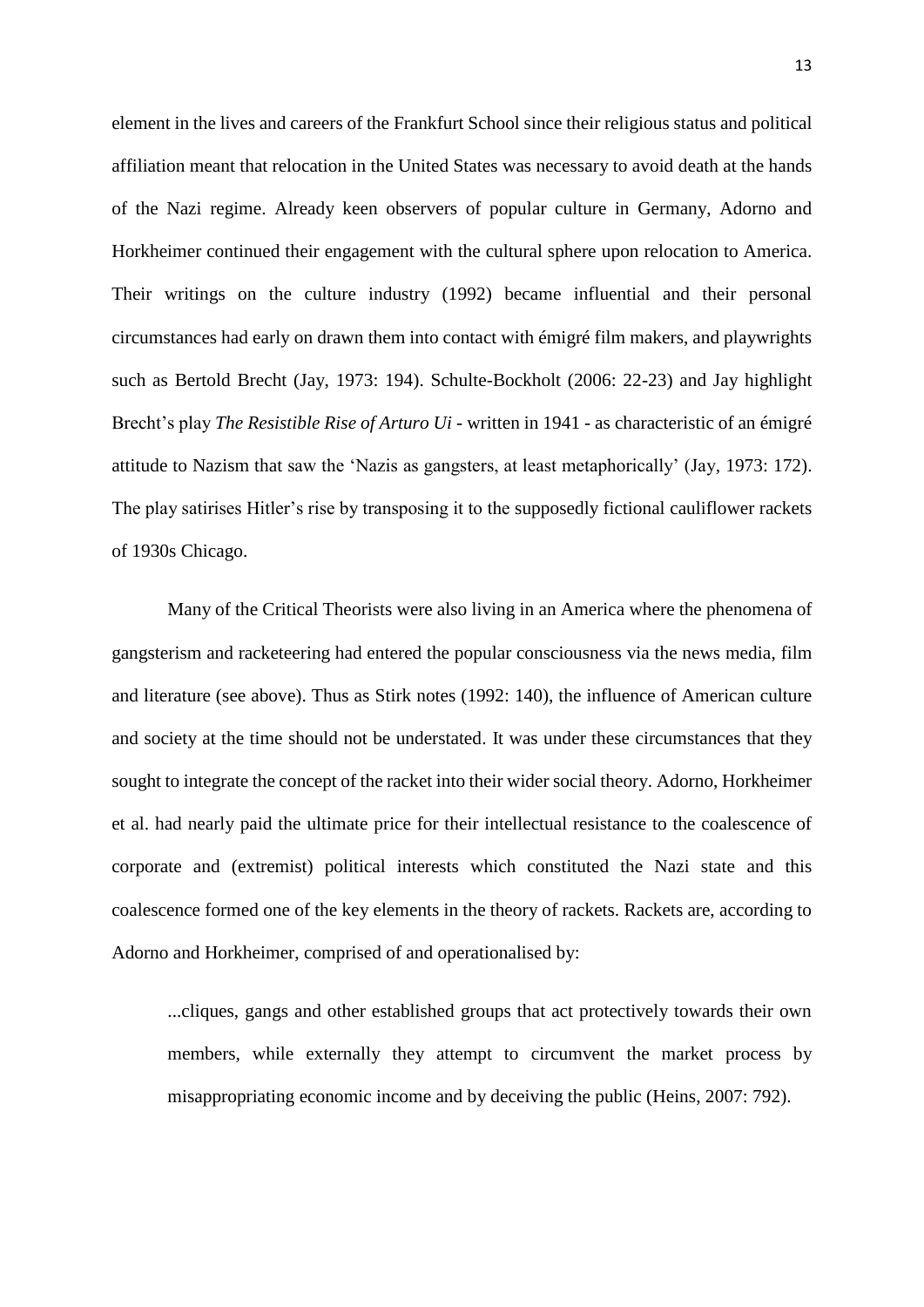Despite the fact that racket theory remained essentially at the level of notes and sketches, we can outline some of the key elements here. There are many intersections with the actual practice of rackets as already discussed, and indeed the racket of gangsters, politicians and businessmen of the day, provides the starting point from which the elaboration to the plane of the social system proceeds. But the racket theory also focuses our attention on the tendency for corporate capitalism to operate increasingly as a racket, to become a sphere not of the formality of the state and the rules of the market, but of conspiracy, connections, and private power.

The theory of rackets emphasises a shift away from formality or meritocracy, to a society in which personal connections play the key role in life and career. Under such conditions, to ask someone 'what is your racket?' is part of a tacit acceptance that;

within the organizational framework of our society attainment of a given position is out of proportion to abilities and efforts which have gone into that endeavour. It infers that a person's status in society is conditional upon the presence or absence of a combination of luck, chance, and good connections (Kirchheimer, 1944: 160).

Similarly for Adorno, the racket society is suffused with conspiracy, and individuals on the path to power and wealth are apt to cultivate 'murky connections' (Adorno, 2005: 23). These proliferate in a society of closed and monopolistic hierarchies where those seeking material success develop a 'knowledge of all the channels and plug-holes of power, they divine its most secret judgements and live by adroitly propagating them' (ibid: 24). In such a society, '[g]etting through by hook or crook is the secret ideal' (Horkheimer, 1941: 385).

In political terms, the racket society represents a drift away from liberal democracy towards direct and privatized rule by powerful cliques. To some extent, this constitutes a new or refined theory of the ruling class. For Horkheimer, the understanding is that every level of society, from the 'highest capitalistic bodies' (1943: 23) to the gangs of the proletariat (ibid: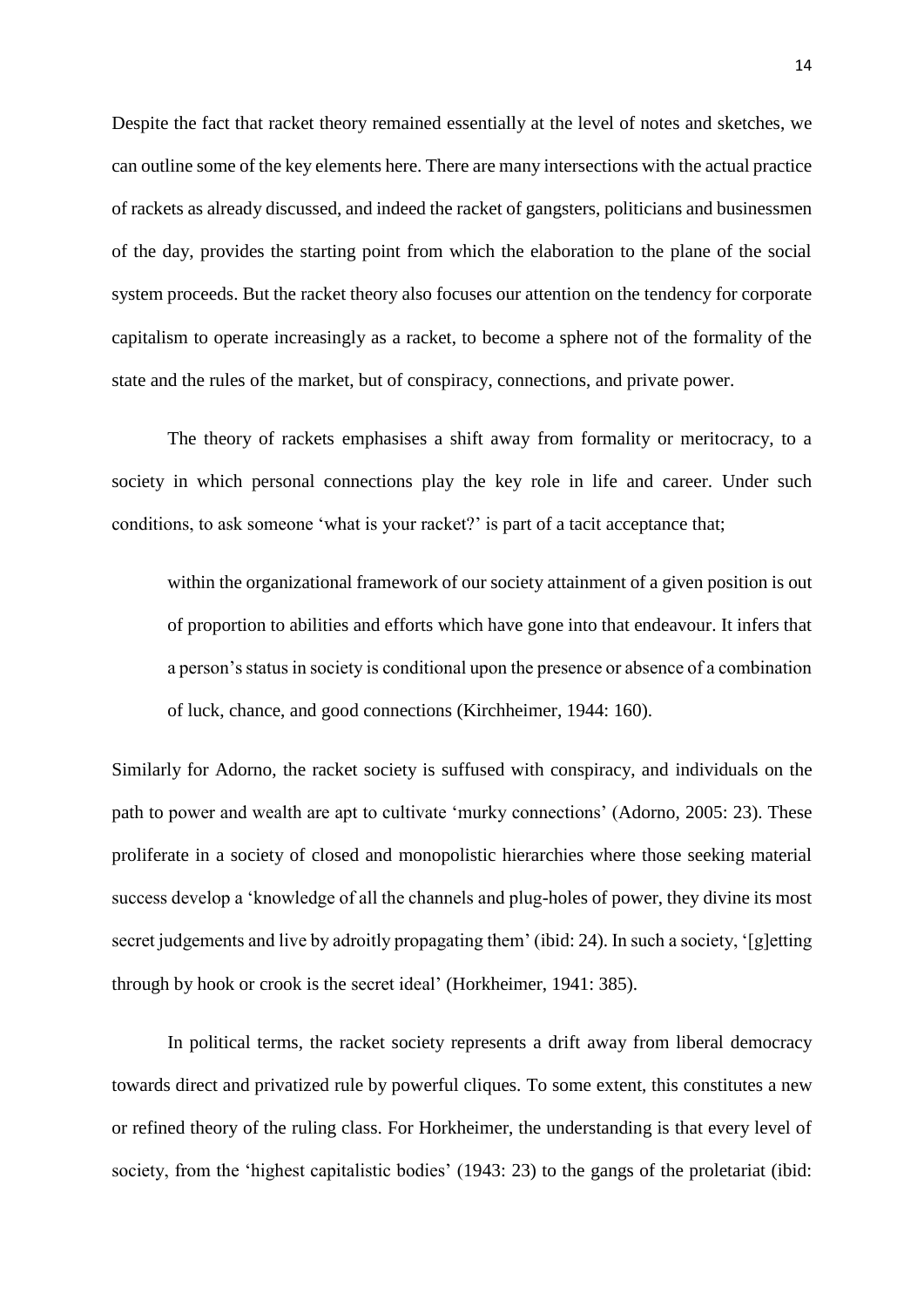22) are engaged in a struggle to acquire a 'large part of the circulating surplus value' (ibid: 20). Thus the role of the ruling class is concretized by its inclusion in the theory of rackets, as simply the most powerful of society's competing gangs. In some ways, this conception of the ruling class serves as an additional dimension in explaining the nature of domination in modern society. Whilst Adorno, Horkheimer and Marcuse were better known for their analysis of the role of ideology in maintaining the hegemony of capital, their writing on rackets offers another way of exploring elite rule under monopoly capitalism.

One way in which Horkheimer used the concept of privatized, as opposed to democratic rule, was in the more (to contemporary readers) familiar sense of the privatization of socially necessary functions (Stirk, 1992: 209). This serves as a method of converting the political authority of ruling cliques into economic and financial power.

In Italy, electric factories, the monopolies on telephones and life insurance, and other governmental and municipal operations, and in Germany the banks above all, have gone into private hands. Of course, only the powerful profit from that (Horkheimer, 1939: 116 [page reference is to the original German text]).

This kind of process speaks to the fusion of corporate and political elites which is a central feature of the racket society. Operationally, this is partly facilitated by the 'revolving door' between the corporate and political worlds. Here, '[e]xective office, whose holders often change between both spheres, has successfully resisted all attempts at legal formalization' (Kirchheimer, 1944: 167). Thus the political corporate nexus remains a grey zone of informal links and hidden connections, unrestrained and largely unregulated.

Whilst ruling elites are distinguished from criminal racketeers in that they 'use their productive apparatuses as others hold to their guns' (Horkheimer, 1943: 20), they remain threatened by their competitors and thus must align themselves politically and gain alliance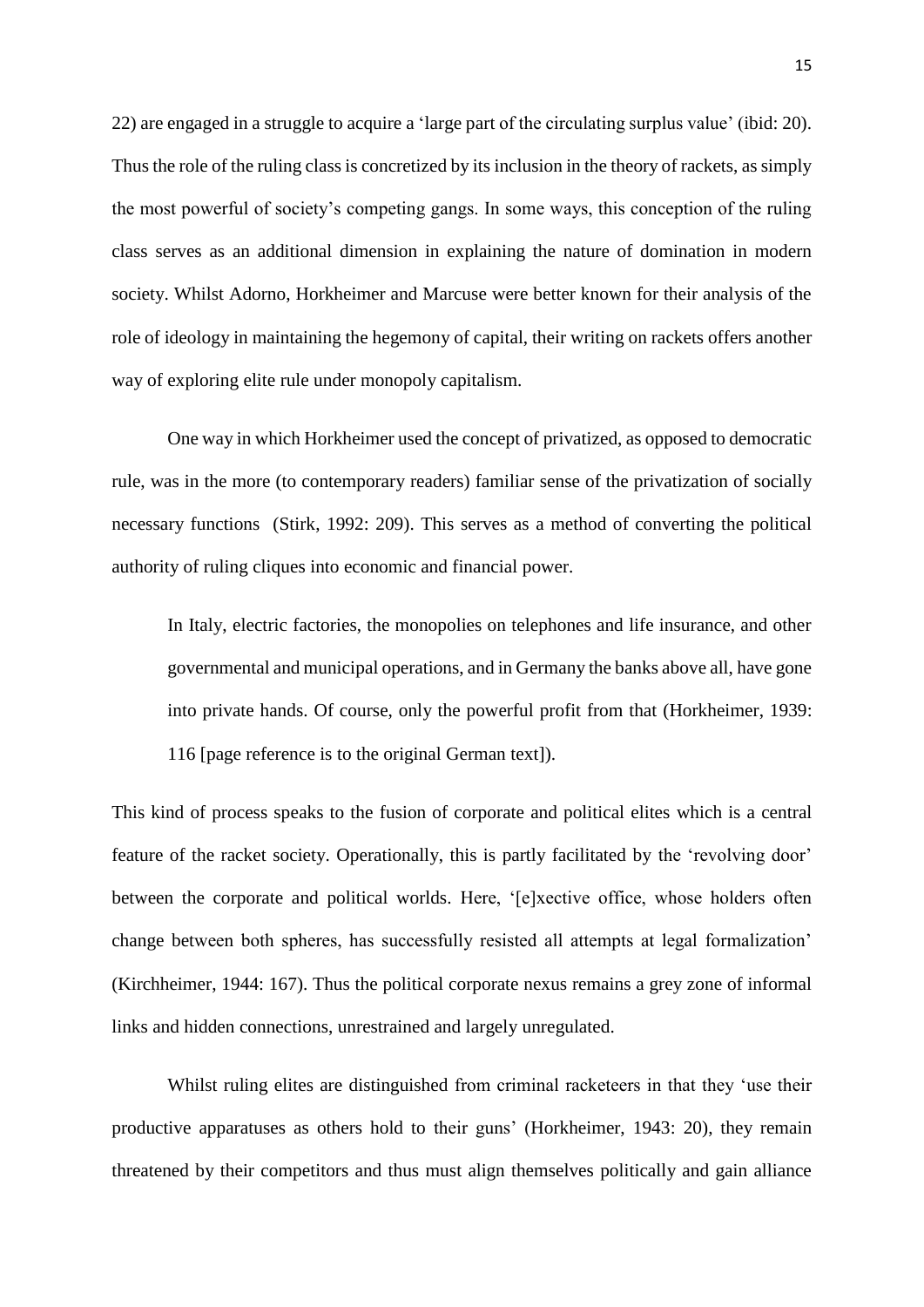with the (armed) forces of law and order (Horkheimer, 1941: 8). This dynamic played out most notably in Fascist Italy and Nazi Germany, but at the international level, Horkheimer noted that the pressure of 'giant investments' had developed into 'the struggle for world conquest interrupted only by periods of precarious compromise' (ibid: 9). Similarly, Adorno remarks on the fact that the liberal critique of 'war as business' is no-longer an exaggeration. Whilst air attacks serve as advertisements for the firms which manufacture the planes (Adorno, 2005: 53), 'every laudatory mention of the chief contractor in the destruction of cities, helps to earn it the good name that will secure it the best commissions in their rebuilding' (ibid: 54).

Methodologically speaking, the theory of rackets predates and yet fits in with the notion of parallels between the worlds of business and crime that we discussed above. Horkheimer asserted that '[a] study of such border phenomena as racketeering may offer useful parallels for understanding certain developmental tendencies in modern society'. (1941: 375) and it should now be apparent that this is the approach taken by the current paper. This approach is not without its own literature, although it is fairly limited. Tilly (1985) for example, has written an influential treatment of the nation state as protection racket. With direct reference to the Frankfurt School, Schulte-Bockholt has looked at the nexus between organized crime and politics in the first instance (2001, 2006) although he also provides some analysis of the role played by corporate elites in such corrupt regimes as Fujimori's Peru (2013). In organization studies, the notion of rackets has so far not been utilised extensively, although organizational theorists are increasingly turning to metaphors from 'alternative' organizations such as the mafia (Parker, 2012). One recent example is Gond (2009) who explored corporate social responsibility through the use of the 'mafia metaphor' and in this journal, Fichtner has compared hedge funds to pirates or privateers (2014). In a further exploration of the cultural economy of financialized capitalism, Erturk has extended the metaphorical sphere to include representations of the uncanny - that most literal of 'parallels', the *Doppelgänger* (2016).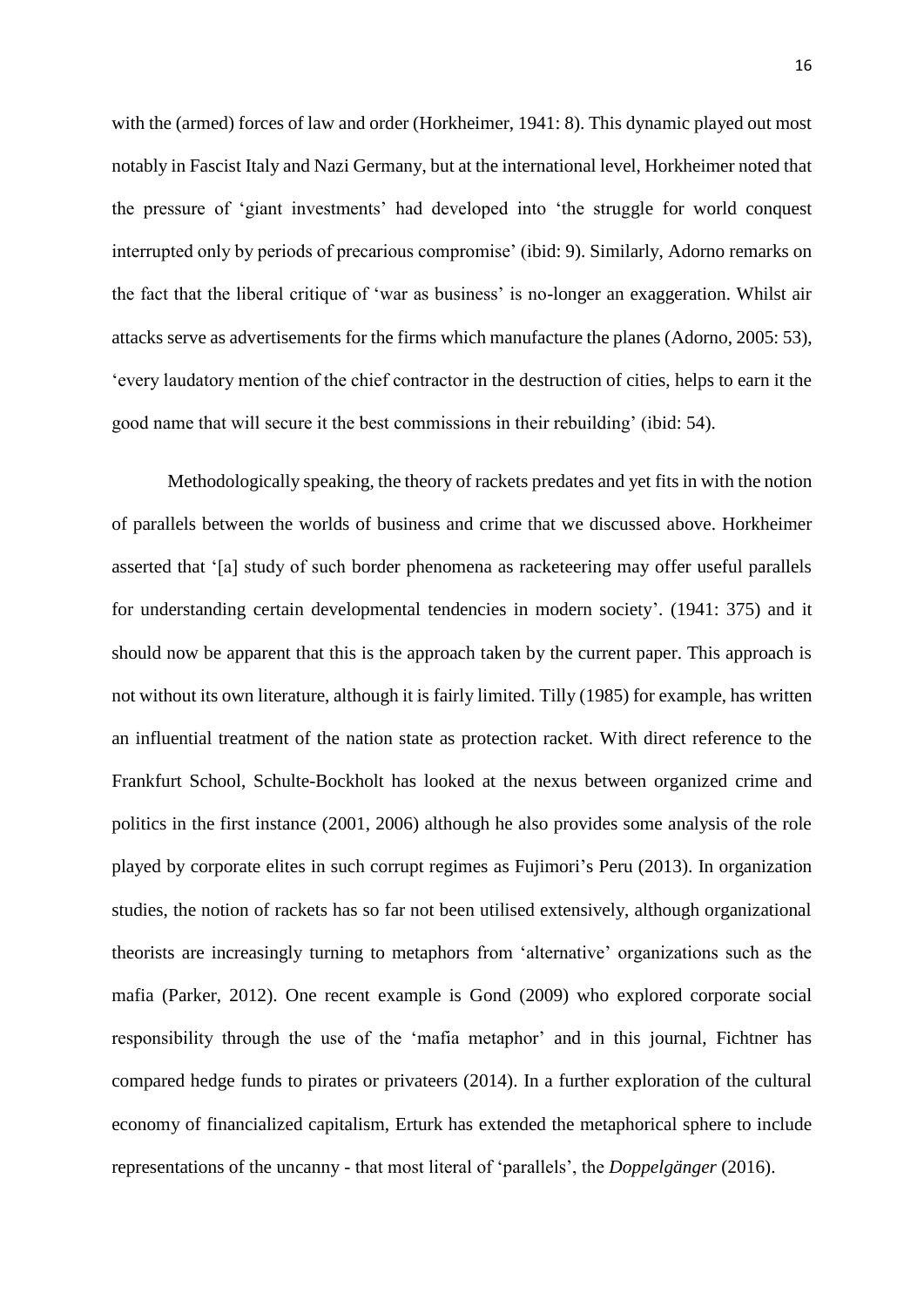There have been criticisms of racket theory. Heins for example characterizes it as something akin to a conspiracy theory, a tired Hollywood cliché (2006: 70). He also asserts that the theory of rackets ended up for Horkheimer as a 'rhetorical hypostatization' (ibid: 70) which was shielded from empirical criticism (ibid: 67). The scope of racket like behaviour may be in some ways so pervasive that it is impossible to systematize in a way that links theory and empirical evidence. Certainly that which remains hidden is hard to analyse in a definitive sense, although it is a feature of Critical Theory that the definitive is not something to be beholden to. Turning again to the current paper, it is to be noted that although the scope is limited, I have the opportunity to examine the concept of rackets and the society of rackets in a more empirical context. In doing so, I hope that by outlining both rackets as they occur(ed), and as conceptualized by the Frankfurt School, the reader will be able to read what follows with those discussions in mind. The aim is to discuss racket like behaviour in the context of politics and organization *in the light of* these discussions, rather than constantly resorting to a point by point, didactic referral back to prior arguments. In short, I offer examples of corporate/political dynamics which are demonstrative of the racket society *in action*.

#### **Corporate-political nexus as racket: Three contexts**

Although the tone shifts somewhat in the conclusion, in the following discussion, I favour the phrase 'racket like' over 'racket' or 'racketeering'. The central reason for this is that in the US context, racketeering has become a significant part of legal discourse. Since the introduction of the Racketeer Influenced and Corrupt Organizations statute (see Blakey and Goldstock, 1980), RICO, as it is commonly known, has been used not only to prosecute the mafia, but also to pursue corporations and businesspeople (Anderson and Jackson, 2004). Thus, 'racket like behaviour' is used to try and maintain the distinction in both discursive and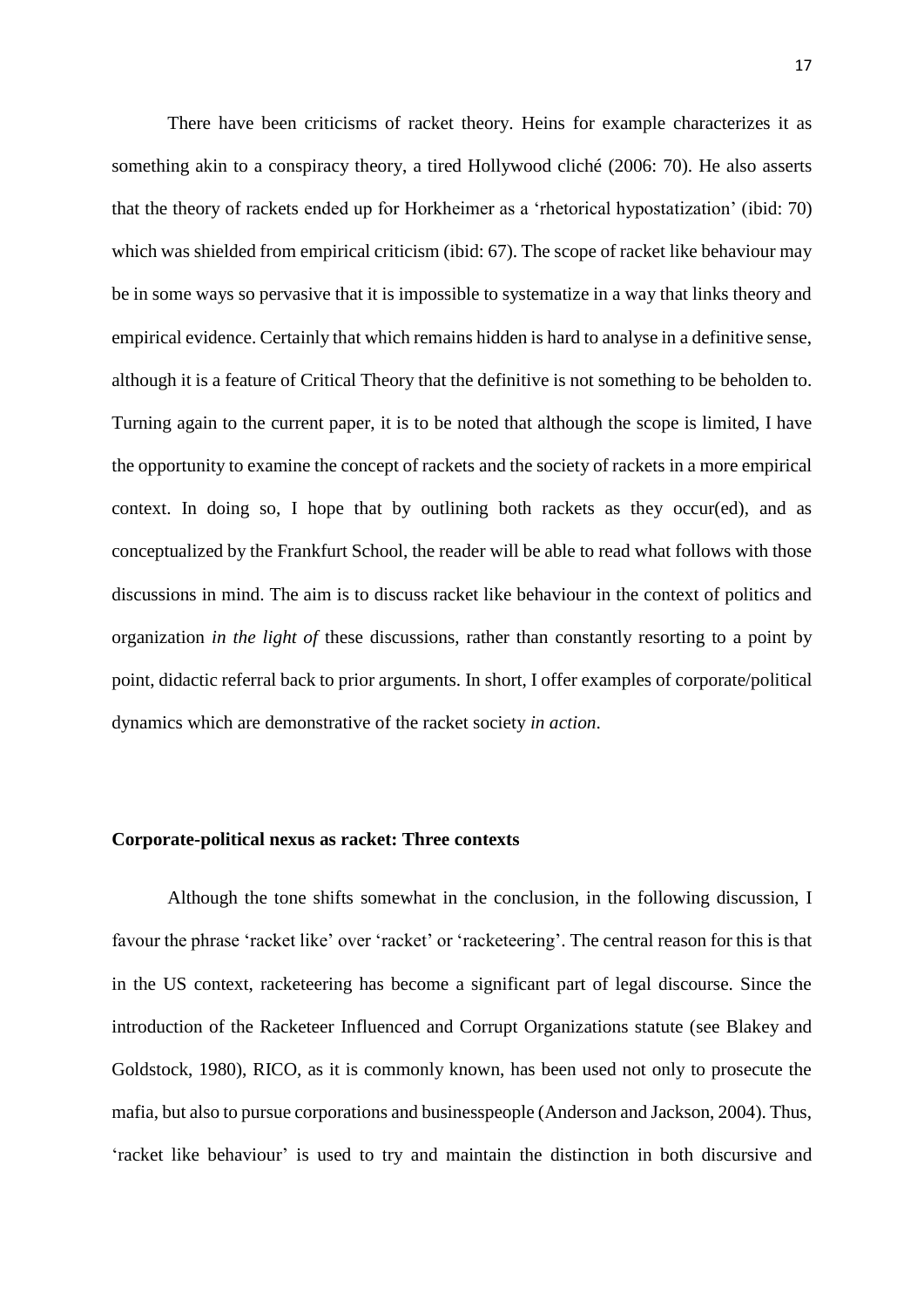conceptual terms of behaviour which parallels that of racketeering in the criminal sense, but is not in itself deemed to be criminal in the eyes of the law.

Racket like behaviour in relation to the nexus between corporations and political actors such as politicians and regulators, operates through interconnecting modalities. From the Frankfurt theory of the racket society, one might highlight a) hidden links between corporate and political actors, b) fusion of corporate and political interests and c) the protection of racketeer interests. To some extent, as we will see, the supposed 'hidden' links can be alternatively described as obscure. The actors in question may not choose to advertise them, but they are open to the forensic research of investigative journalists and others. In practice b) and c) are often manifested through the promotion of 'legislation that benefits corporations at the expense of individual citizens' (Barley 2007: 201) and 'the capturing of regulatory agencies by those whom the agencies were designed to regulate', respectively (ibid.) The following cases speak to all three modalities of the racket society and we will also see how a), b) and c) have played a role in the corporate colonization of socially necessary functions which goes far beyond what Horkheimer observed in 1939 (116).

#### *Context one: Financial deregulation in the USA.*

In the context of financial deregulation in the USA during the last thirty years, one can observe patterns of relationships that mirror the patron client networks of organized crime racketeering. The clients; financial corporations such as Enron, Lehman Brothers, Citywide, and Goldman Sachs. Taking the role of patron; politicians and regulators who occupied positions which allowed them to shape the environment in which financial companies do business.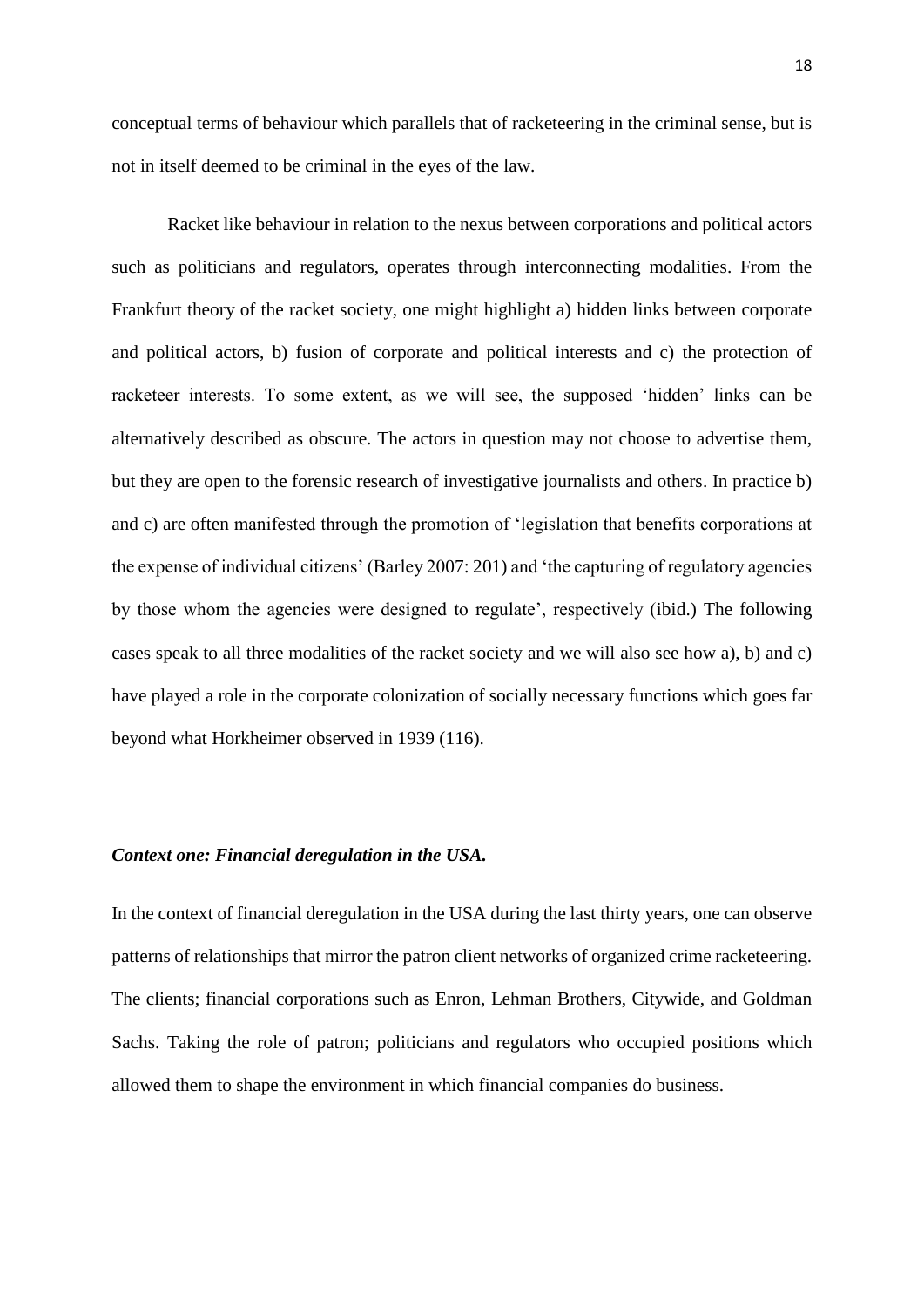Lobbying has become shorthand for some of the processes involved in corporations influencing regulators and politicians and has attracted much critical attention in recent years (see for example Kaiser, 2010; Mayer, 2016). In the context of the financial sector and particularly in the world's most powerful economy, the USA, this lobbying is seen as having been so successful that commentators speak of 'regulatory capture' (Dal Bo, 2006) by financial corporations. This process gathered impetus following the rise of neoliberal doctrine in the 1970s and saw a succession of legislative changes including the repeal of regulation such as Glass-Steagall via acts of deregulation such as Gramm-Leach-Bliley (GLB) in 1999 and the Commodity Futures Modernization Act of 2000 (CFMA). Deregulation allowed financial corporations to take advantage of newly developing, and highly profitable, models of risk management such as the collateralization of debt via mortgage backed securities. Commentators such as Johnson (2009) have placed particular emphasis on the revolving door between regulators and financial institutions, which saw significant interchange of personnel between corporations and those institutions regulating them. These institutions were able to influence not only politicians and regulators but also the intellectual frameworks used to legitimise new models of financialized risk. As the documentary *Inside Job* revealed in uncomfortable detail, academics at elite universities were paid by financial organizations and wrote reports which lent legitimacy to their calls for deregulation (Ferguson, 2011).

The case of Enron is quite distinctive since it has now become a byword for corporate malfeasance and corruption. Before its collapse, however, it was lauded as one of the world's 'most admired' companies (Stein, 2000). It also spent heavily on lobbying regulators and politicians (Van Natta Jr., 2002). With Enron and the Gramms (husband and wife) we have a case that relates to the promotion of legislation that benefits corporations at the expense of citizens, and the capturing of regulatory agencies by those whom the agencies were designed to regulate (Barley 2007: 201 and see above). It is also useful because it illustrates three specific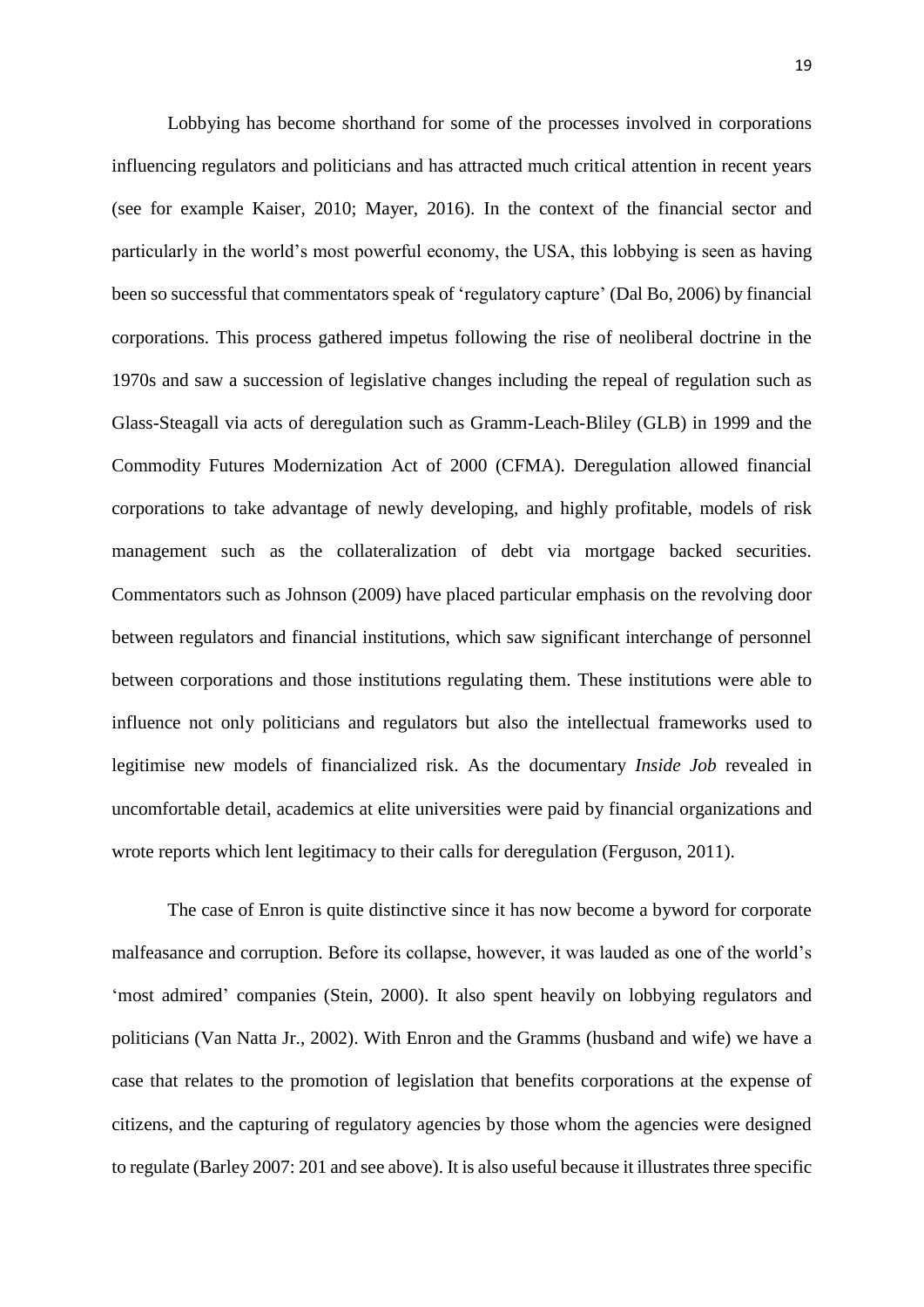methods of achieving these goals – campaign funding, personal connections, and the revolving door. In a 2001 report by Slocum, the relationships between Wendy Gramm, Phil Gramm, and Enron, are mapped out and a summary of these relationships includes the following salient points: In 1992, Wendy Gramm was chair of the Commodity Futures Trading Commission (CFTC) – a leading financial regulatory agency of the US government. At the time, Enron was lobbying for the loosening of restrictions on futures contracts trading. Also at this time, 'Enron was a significant source of campaign financing for Wendy Gramm's husband, U.S. Senator Phil Gramm' (Slocum, 2001: 3). Wendy Gramm granted Enron the exemptions which it had requested, then resigned her post on the CFTC six days later. Five weeks after that she was appointed to the board of directors at Enron, receiving between '\$915,000 and \$1.85 million in salary, attendance fees, stock option sales and dividends from 1993 to 2001' (Slocum, 2001: 3). There are of course many further twists and turns in the story, and indeed the broader legislative career of Senator Gramm, who was instrumental in shaping both GLB and the CFMA, but the dynamics outlined here are illustrative of the wider behaviour of financial companies and politicians. As is typical in such cases, the correlation between personal enrichment of the patron, and the execution of the will of the client - the corporation enriching them - is not conceived of in legal terms as corrupt. Unlike cases of racketeering in organized crime, corporations and politicians tend to be given the benefit of the doubt and indeed, while conflicts of interests are easy to portray as highly likely, they are harder to prove conclusively.

These relationships, processes and outcomes relating to financial deregulation are important because they are very strongly implicated in the global financial crisis of 2008: 'Overall, our findings suggest that the political influence of the financial industry played a role in the accumulation of risks, and hence, contributed to the financial crisis' (Igan et al., 2100: 6). If we accept that the financial crisis has led to great economic and social damage, it follows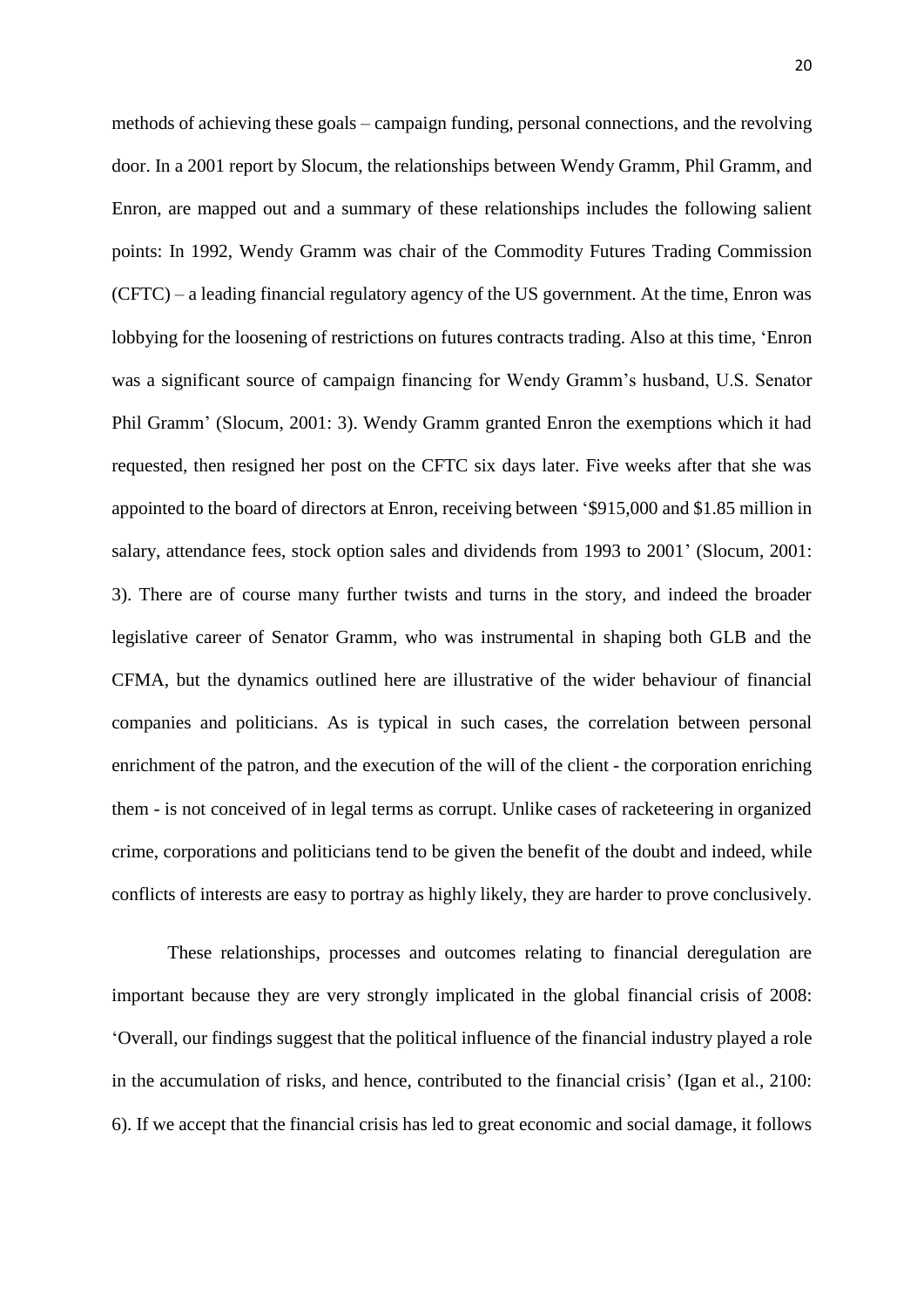that this is an example of racket like behaviour contributing to wider societal harm on a very significant scale.

#### *Context Two: Geopolitics and economic restructuring*

Global economic restructuring since the 1970s has focused on two processes: Opening up previously circumscribed economies in Asia, Eastern Europe and Latin America to international trade and investment, and the internal restructuring of these economies. Clearly interrelated, these processes have been implicated not only in social harms such as the growth in inequality and human rights abuses but also global conflicts such as the occupation of Iraq. Given the immense level of 'violence, dispossession, and death' (Bannerjee, 2008: 1543) that is involved, this serves once again as an example of how social disintegration and harm are central elements in the society of rackets.

The analysis of links between corporations, imperialism and politics is nothing new, as indeed we saw in our discussion of racket theory above. In the post-Second World War era, attention from critical scholars often focused on the role of the Military Industrial Complex (MIC). This formed one of the topics for Marcuse's critique of American capitalism in *One Dimensional Man* (1964) and has been the subject of work by Chomsky (see for example *Manufacturing Consent* and *What Uncle Sam Really Wants*). More recently scholars such as Klein and Bannerjee have positioned the process of global economic reform as one in which corporations (often connected with the MIC) and political interests work together to "crack open" (Klein, 2008) new markets for their products and services. This has involved, in the first instance, indirect and direct military intervention.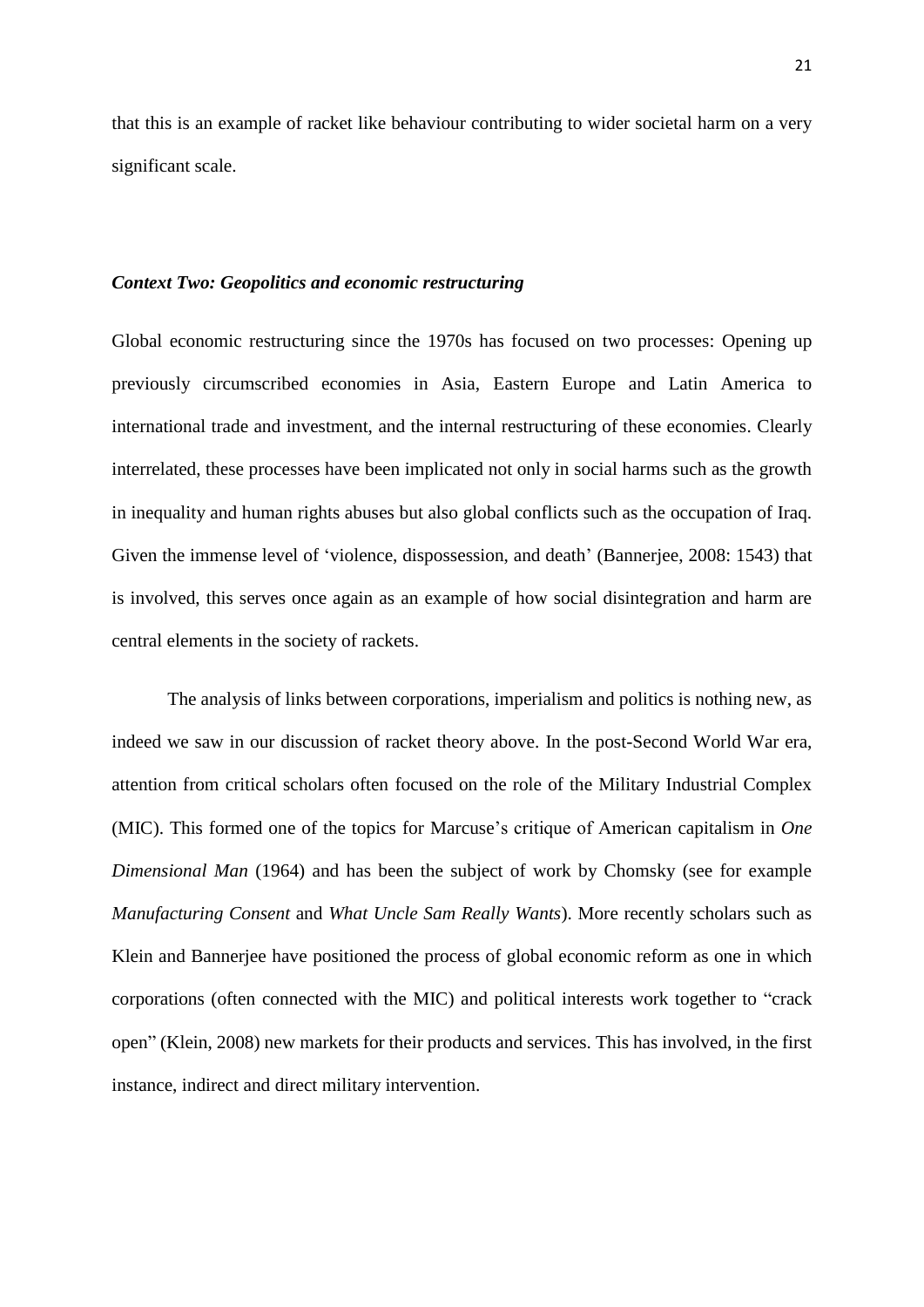The use of violence, of force, is certainly one parallel with the rackets of organized crime, and this has led commentators such as Chomsky to portray US foreign military intervention as a protection racket (Gardner and Kobtzeff, 2012: 145 and see the reference to Tilly above). Another parallel is the conspiratorial nature of the corporatist project. On this understanding, interventions on behalf of the multinationals are actively planned by a closed group, circumventing recognised democratic channels (Bannerjee, 2008: 1549), and this mirrors the methods used in the takeover of unions and businesses by organised crime. Another notable parallel is that we have the same sense of an intermediary or patron. Someone who has the contacts, holds the right post, to ensure that intervention is taken in such a way that key groups of corporate actors can benefit. Political actors are crucial to this for three reasons. First (as with the deregulation of the financial sector) it is policy makers who shape the systems of rules within which corporations operate at the international level. Second, although corporations are increasingly involved in warfare as private military contractors (see for example Godfrey et al., 2014), the 'shock and awe' of expeditionary conflict is the purview of those who hold the monopoly on armed force – the state. Third, in post-conflict states such as Iraq from 2003 to the present day, it is globally dominant governments who award the contracts for reconstruction, consultancy, services, etc. which are involved in economic restructuring.

In the case of the latter element, political actors hold a particularly powerful role since the awarding of contracts is potentially in their gift. This enables them to turn their public position into private gain. Political actors are not only in charge of setting the rules which allow such a system to exist, they are also responsible for failing to create any 'legal formalization' (Kirchheimer, 1944: 167) which would effectively prevent such behaviour. That is, they are in charge of regulating corporate behaviour, but perhaps more crucially still, are in charge of regulating their own behaviour. This system allows individuals to drift between representing corporations in the commercial sphere, to representing them in government, and back again –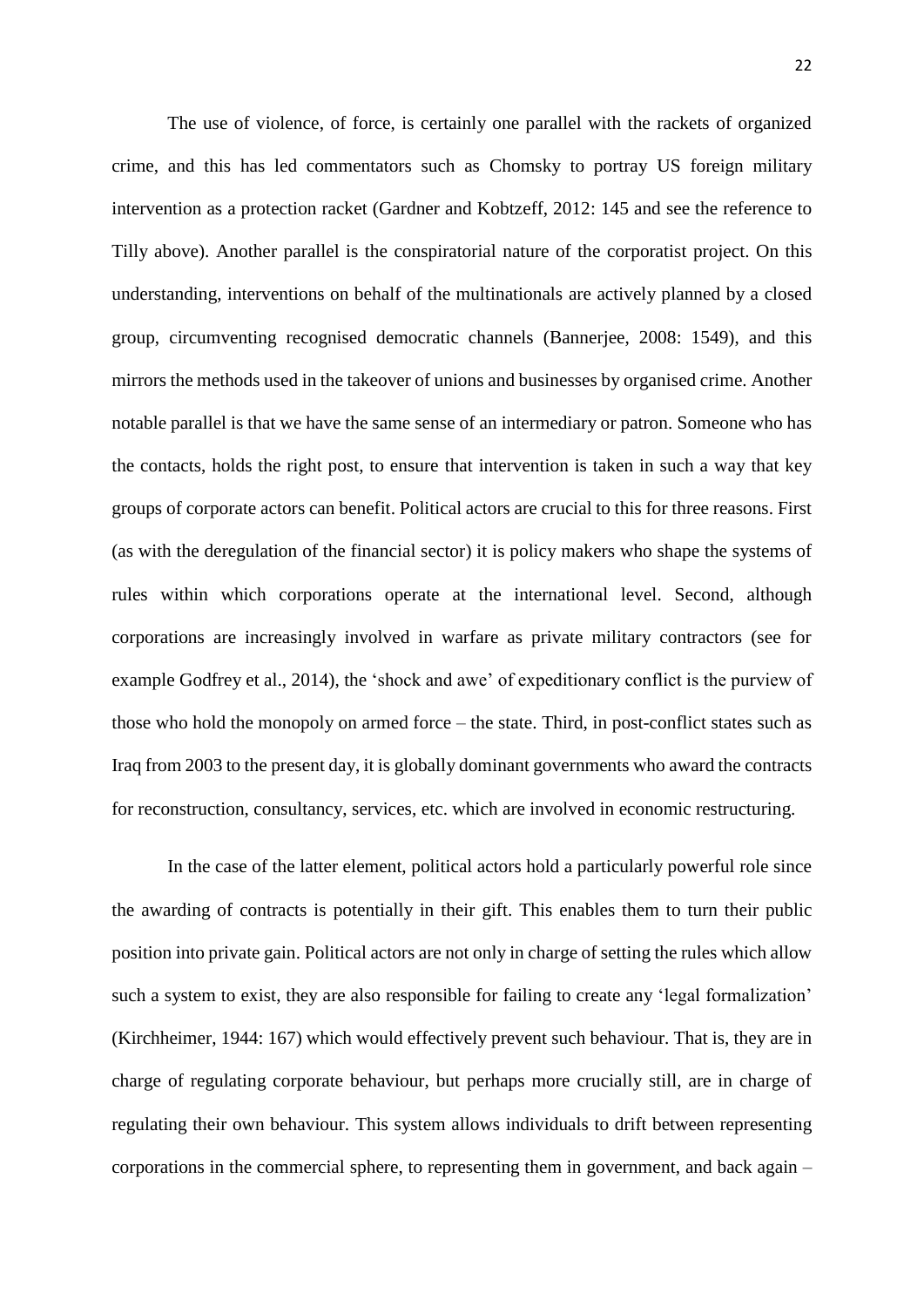the now familiar revolving door. This situation can be justified because the corporate world is positioned as offering a reservoir of expertise on how to do things efficiently and effectively. This expertise can be drawn upon either by bringing corporate advisers into government, or allowing government actors to rotate in and out of the corporate sector.

Between the invasion of Iraq in 2003, and 2013, private contractors involved in services, security and reconstruction profited to the tune of an estimated \$138bn (Fifield, 2013). The involvement of private capital in Iraq has come under particular scrutiny due to the unusually high calibre of the connections involved. Consider for example, the case of Dick Cheney. A former US Vice president, his career appears to be a case study of the revolving door between business and politics, and has generated considerable controversy. As US Secretary of Defence in 1992, he oversaw the handing of a major contract to multi services contractor Halliburton. When Clinton moved into the White House in 1993 Cheney, a Republican, moved out and was recruited by Halliburton as their new CEO (Klein, 2008: 291). By the time of the Second Iraq war in 2003, Cheney held the post of Vice President. His connections with Halliburton at this time are a matter of debate, with some claiming that a 'continuing financial interest' might have existed, and others noting that he had cut his ties with Halliburton when he left in 2000 to take up government office (Rosenbaum, 2004). What is a matter of record is that in 2003 Kellog, Brown and Root (KBR), a subsidiary of Halliburton until 2007, was given a contract by the Pentagon to operate Iraqi oil wells. This contract 'could be worth as much as \$7bn' (Rosenbaum, 2004). By some estimates, KBR made \$39.5bn from the entirety of its work in Iraq between 2003 and 2013 (Fifield, 2013).

With this example we encounter once again a key problem with researching the society of rackets. Almost by definition, there is a lack of concrete evidence of wrongdoing and the discussion takes on the colour of innuendo and conspiracy theory. The protagonists involved have a variety of legitimating discourses on which to draw regarding matters of national and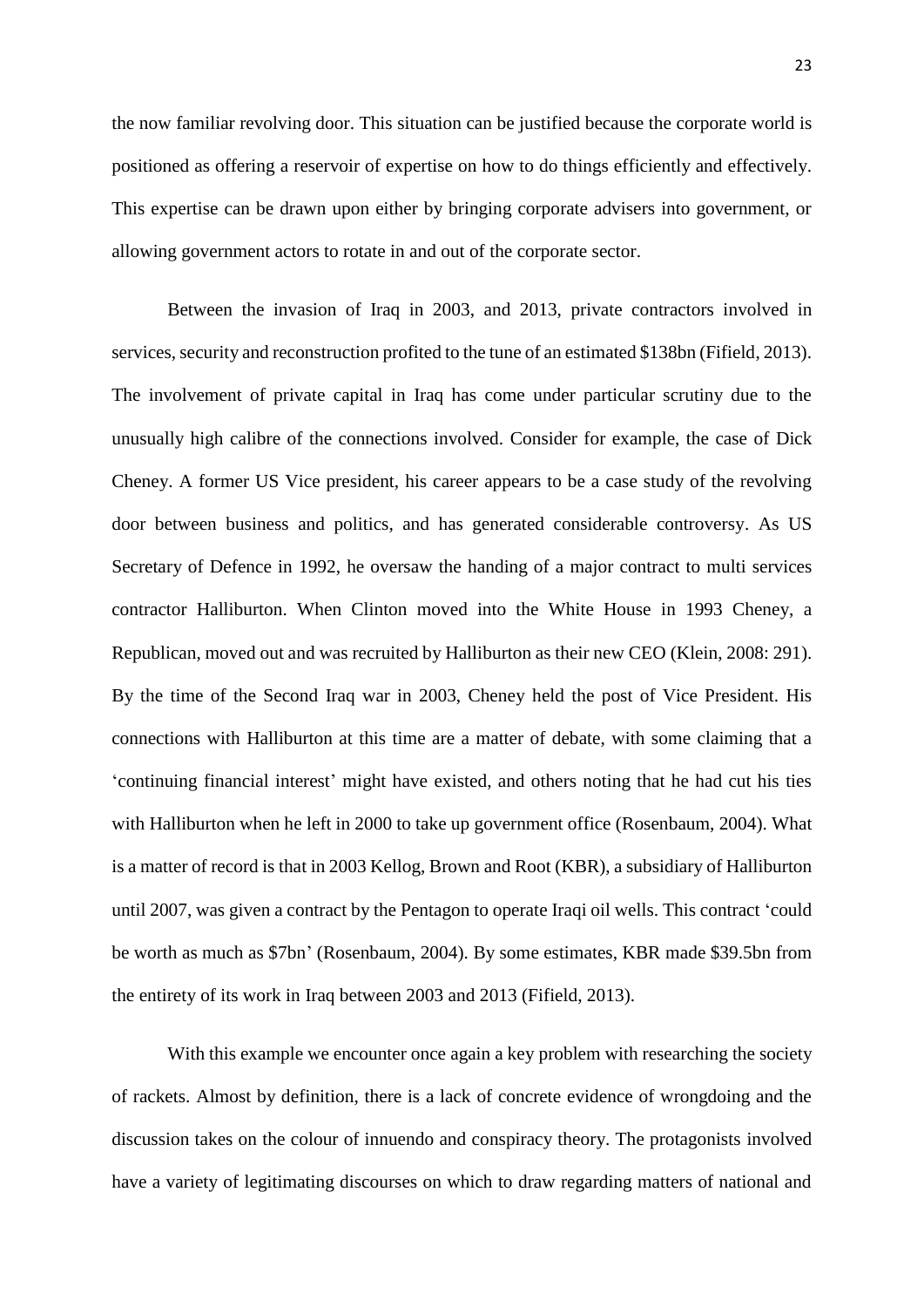international security. War is a volatile business and decisions have to be made quickly. Very few companies have the logistical scope needed to provide effective service in major conflict zones, and few have the necessary security clearance to share information and operate in close proximity with the state's military apparatus. Financial, institutional and familial relationships are woven into networks that are both complex and obscure. Motives are unclear and hard to prove, often resting, ultimately, on questions of integrity. This sort of opacity poses a central challenge to research. How does one go beyond the argument that 'there is no smoke without fire'? What is called for, perhaps, is greater support for the sort of forensic research which can accurately map the relationships – financial and personal – which form the context of second order corruption. Although the present paper does not constitute such a form of research, it is hoped that the conceptual framework under development can also contribute. By supplementing this with more forensically situated research, we can better understand the landscape of the racket society. To that end, I conclude the case studies of racket like behaviour with an example of corporate colonisation of the caring responsibilities of the state.

#### *Context three: Public policy reform*

In the context of national economic restructuring under neoliberal capitalism, there is a sense that a system can be created where the same interests seem to profit 'at both ends'. Here, rackets constitute a long term strategy, a pattern of actions over time that despite their significance overall, is hard to detect, track, and resist. In this case, a drive towards free enterprise sees industries deregulated, social inequality rise, social spending cut, unemployment, crime and civil unrest increase. At the same time, the matrix of interlocking corporate/political interests who oversaw these developments over recent decades is able to respond profitably to its more troublesome aspects. In response to an underperforming education system, a shift to charter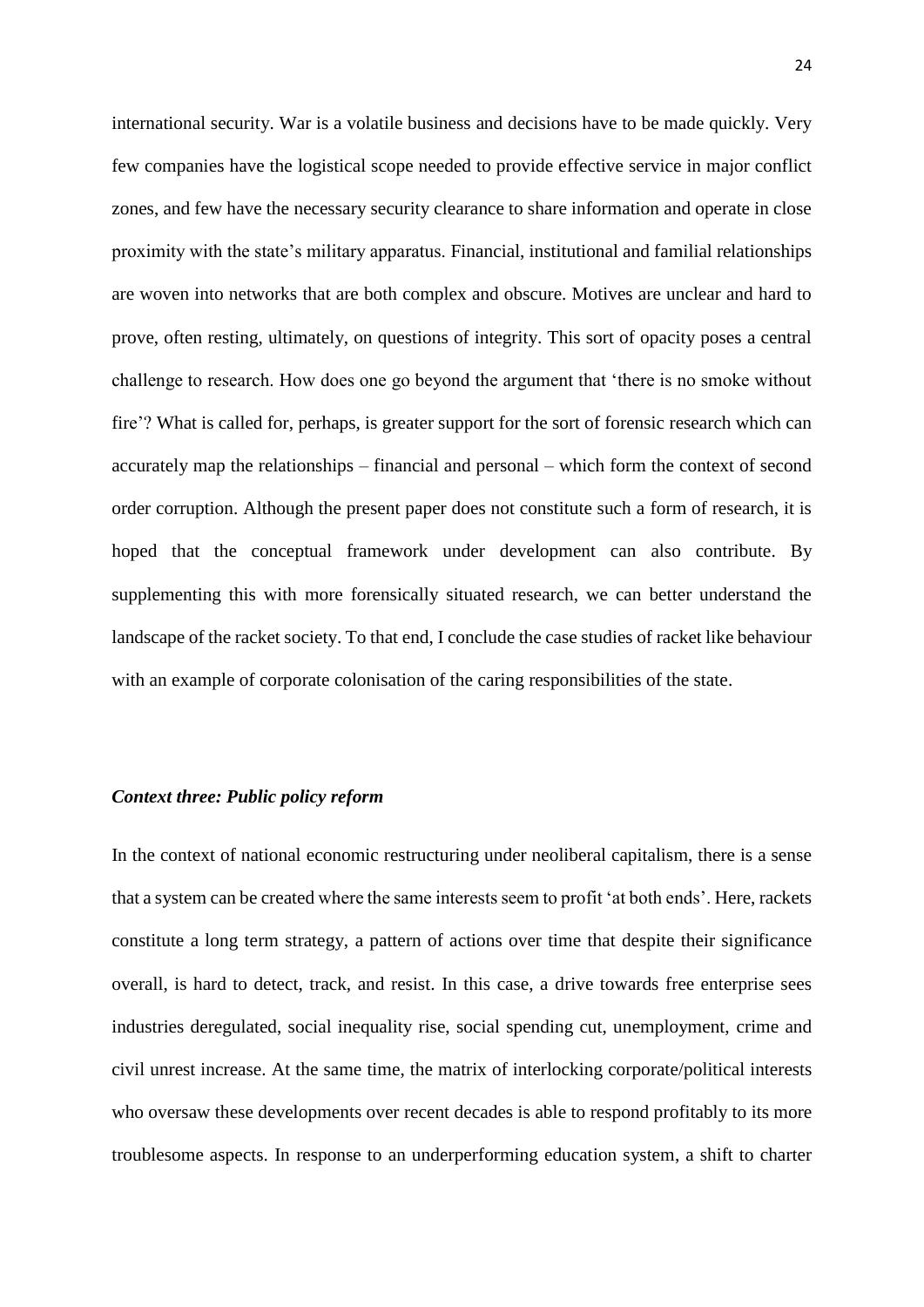schools or, in the UK context, 'academies' is called for. Regarding the criminal underclass clogging up overcrowded, decrepit prisons, private security companies are able to offer creative, affordable solutions. Those members of the 'disposable poor' (Klein, 2008: 444) who are still at large but unemployed can be offered "pathways" back to work by private employment and skills providers who are able to pick up a profit along the way. Healthcare is another, very significant sector where private expertise and capital is seen as offering a solution to an apparently permanent fiscal crisis of the state.

International colleagues should know that the UK National Health Service or NHS was established after the Second World War as a free at the point of need, publicly owned and taxpayer funded health system. In the last thirty years it has been under political and corporate pressure (both overt and covert, see Ruane, 2010; Travis, 2016) to open up to private companies – with considerable success. It could be argued that this process has seen services degraded and staff and patients put at risk, and has been carried out against the wishes of much of the population (author reference removed for review). The privatisation of healthcare services in the UK has seen frequent and multidirectional entries and exits through the revolving door connecting government with the corporate world and its orbiting think tanks and research units. Private healthcare firms and management consultancies with healthcare interests have been able to supply the government with advisors who have taken senior positions in the construction of a role for the private sector in UK healthcare (Crouch, 2011: 92). This has involved significant input to strategy documents such as the NHS Plan of 2000. The plan helped shape the discourse around private sector involvement, as well as having significant institutional implications. It was effectively a bridgehead to the opening up of the service to private companies (Leys and Player, 2011). Thus it seems they were adept, in Adorno's terms at locating the 'channels and plug-holes of power' (Adorno, 2005: 24); indeed, according to Ruane, corporate interests were able to create their own 'channels', creating and shaping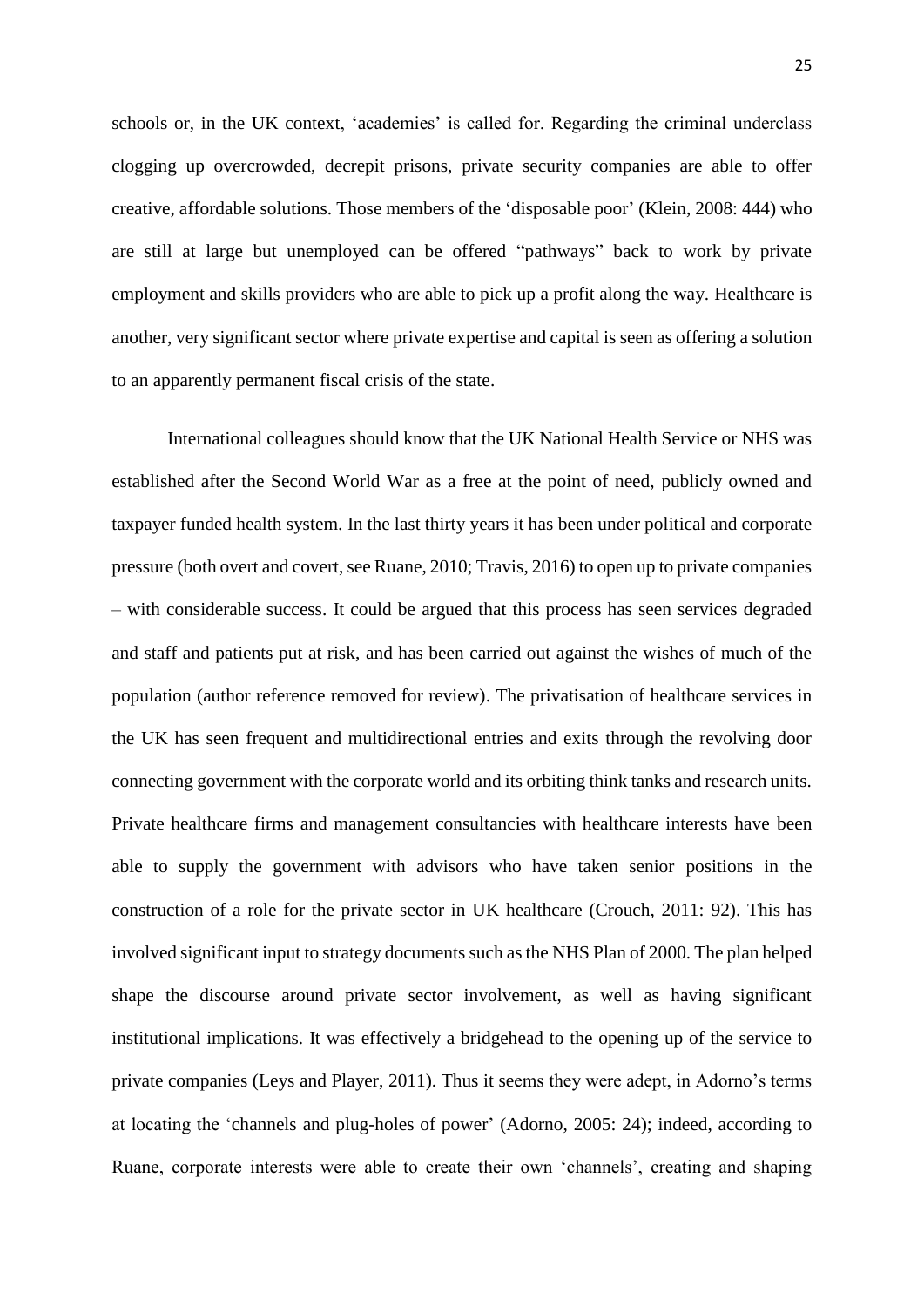institutions to facilitate the more effective penetration of policy making processes (Ruane, 2010).

Former Secretary of State for Health Patricia Hewitt provides an example of the revolving door in this context. Having worked previously in the consultancy field, she then pushed for the marketization of community health services when in government. In 2007 she transitioned from government minister back to the private sector, as paid advisor for a range of private healthcare companies, including Boots and Cinven. In the case of the latter, Leys and Player note that Cinven's 'portfolio of hospitals positions it nicely for a role in the Extended Choice Network, which Hewitt herself set up' (2011: 80). Cases such as this abound and a full review is beyond the scope of the paper but another recent example could comprise Andrew Lansley, the UK Health Secretary from 2010 - 2012 and considered by many a key figure in the NHS privatisation process. Having moved into the House of Lords in 2015, he now appears to have roles advising a range of companies with an interest in healthcare policy, including management consultants Bain & Company, Blackstone private equity, and pharmaceuticals giant Roche (Syal and Hughes, 2015; Mason, 2015).

As with Cheney's links to Halliburton, there may be legitimate reasons for career paths such as these and certainly, no legal impropriety is implied. Although alleged conflicts of interest in business and politics can lead to job departures etc. across the spectrum of organizations and society (Robertson, 2016; Vasarri, 2016; Golson, 2016), there are justifications available for the maintenance of links between political and corporate worlds. There can be few more qualified than a former health minister to advise companies on health policy, and as long as politicians declare their interests to the appropriate regulator, all is above board. Academics, activist and journalists, indeed the popular media, are able to map out and critique lobbying (see for example the work of Spinwatch, Centre for Public Integrity, Transparency International and for a recent potted history of the revolving door, see Jenkins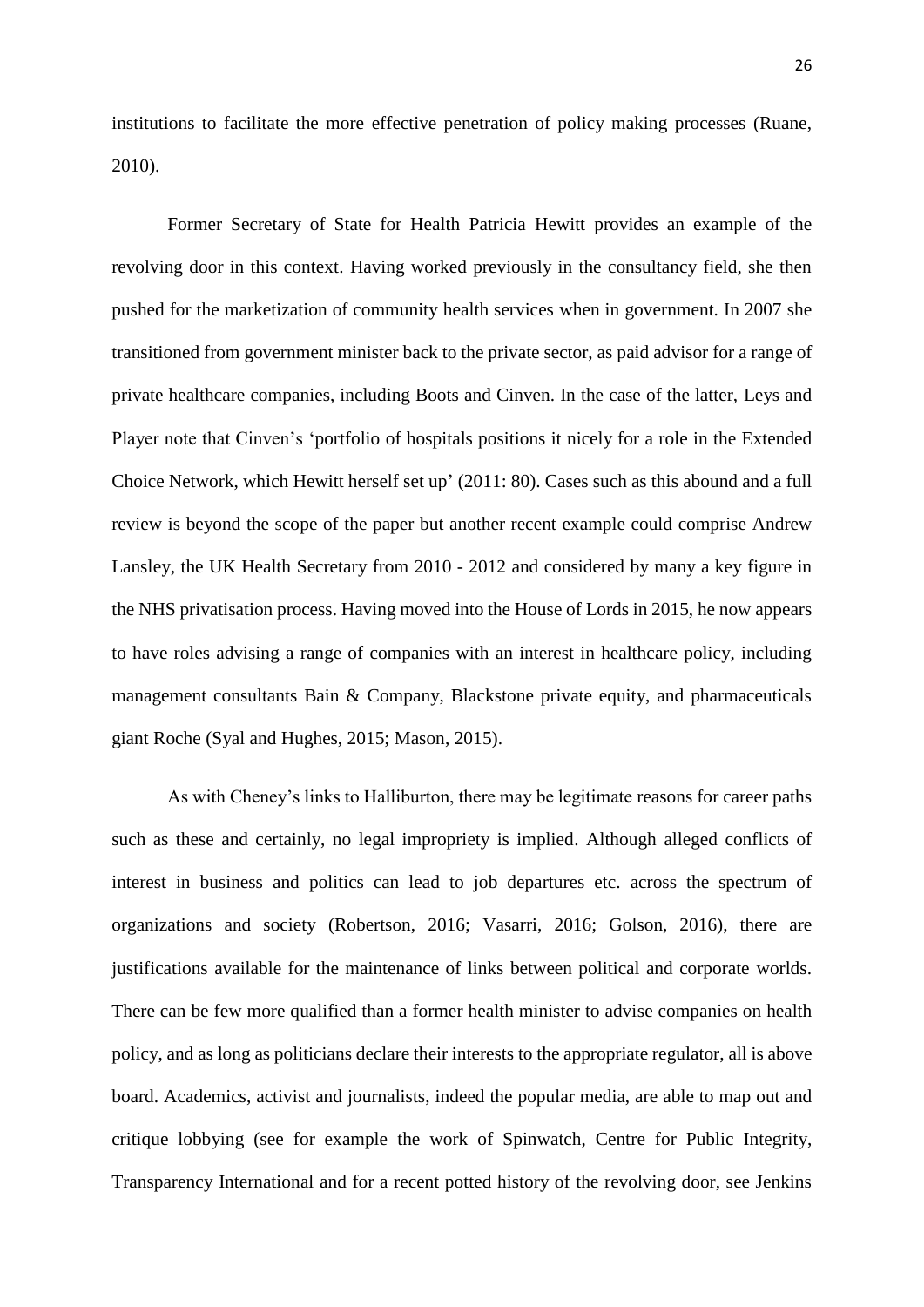2016) and pressure from the public sphere has helped to invoke promises, at least, of tighter controls on lobbying and conflict of interest (Cave, 2013). But is it possible that politicians may favour corporate interests while in post, in exchange for a 'cushy job' (Zyglidopoulos, 2015: 2) upon retirement – a matter of 'winks, sly hints, complicity in deceit' (Horkheimer 1941: 385)? Certainly a temporal disjucture can be an effective way of obscuring a variety of motives. While this question remains open, such has been the conspiratorial nature of the corporate penetration of the health service that Leys and Player have called it a 'plot against the NHS' (2011).

Although the evidence would benefit from a more detailed analysis than I have scope for here, the growing tendency for essential social services to be delivered by private organizations appears conducive to the blurring of boundaries between racket like, and outright illegal behaviour. The "cash for kids" case, which saw Judges imprisoning children for a cut of the privatised prison's profits (Getlen, 2014) provides a relatively rare example of racket like behaviour in the state/corporate nexus leading to significant punishment for those involved. In other cases, major security companies (Morris, 2013) and employment agencies who have colonised many services previously provided by the state, have been found to be creating 'ghost' clients (BBC, 2012) in order to boost recorded performance and revenue. With greater freedom over appointments and contracting than traditional state run schools, it seems that academy schools in the UK are particularly prone to 'financial irregularities' (BBC, 2013) and private providers' ambitions for growth in the UK healthcare sector have prompted some to raise concerns about the potential for fraud in an increasingly deregulated healthcare market (Morris, 2013). It seems to be the case that alongside the privatization of socially necessary services, come concerns about corruption and crime in the traditional sense.

#### **Discussion and conclusion**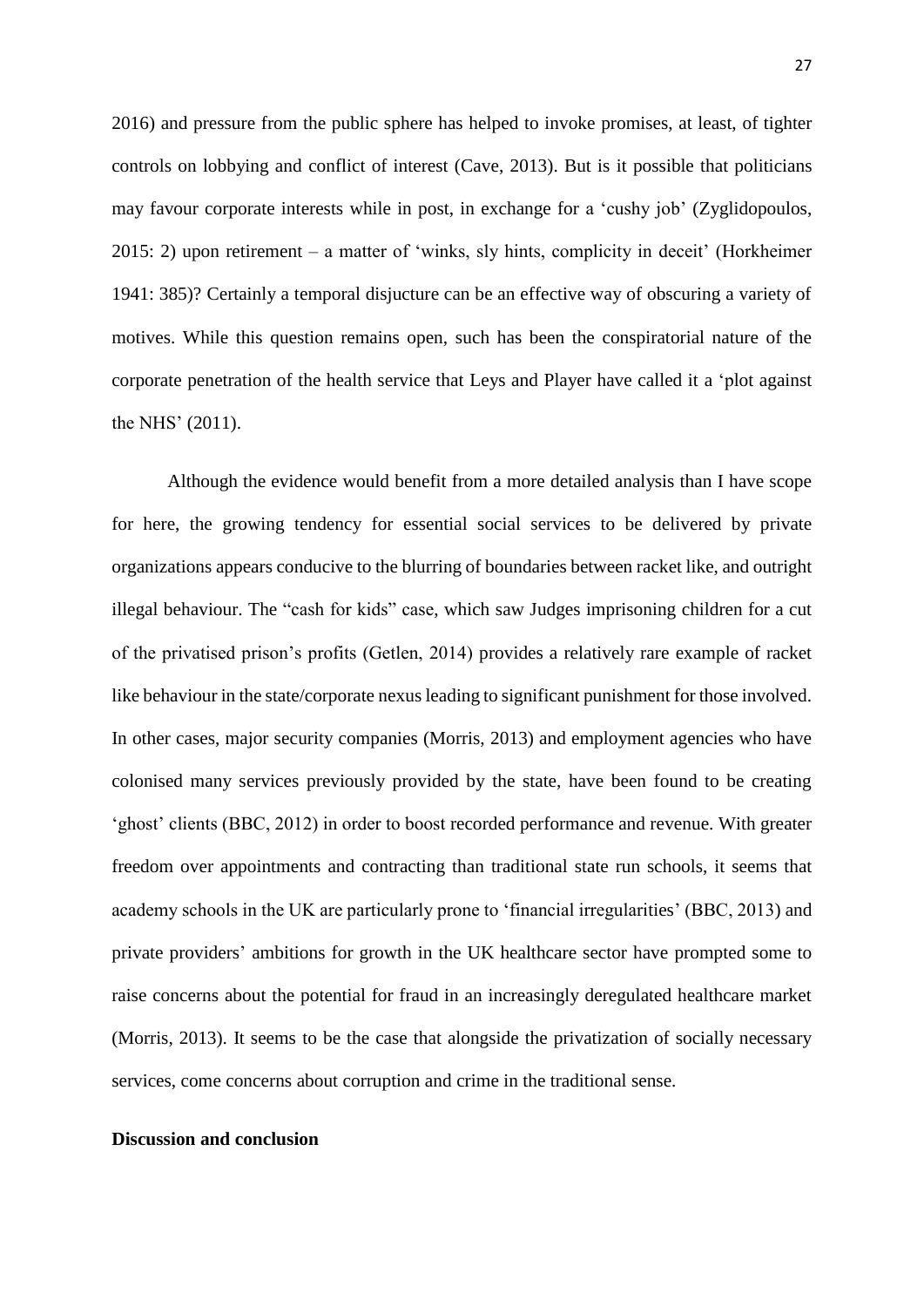While in office, the power of state actors in liberal democracies is formally recognised and democratically mandated. We have seen that at this stage, corporate actors are able to exert influence through lobbying, which covers such mechanisms as financial contributions either directly, or through friendship and family networks. Similarly, we have noted that corporations are able to offer material assistance by supplying advisors and support staff; it might be assumed that such assistance is not given purely philanthropically, but rather in order to influence policy and to gain knowledge of, and a position within, networks of power. The revolving door between politics and business represents, arguably, another form of lobbying, if we accept that all parties concerned have a tacit understanding of how 'the game is played' and a familiarity with the art of the deal. In all of these instances, it is commonly the case that nothing illegal has occurred. Indeed, it is possible that financial contributions are legitimate demonstrations of corporate managers' genuinely held political beliefs which they believe the recipient (or their wider network) shares. Similarly, corporations supplying advisors might be seen as a way for governments to draw on private sector expertise in a cost effective manner, rather than evidence of the merging of corporate and political elites. What makes both of these arguments irrelevant in practical terms, however, is that mechanisms of lobbying such as those described here, are integral to the political and corporate sphere. That is, they are not distortions of the system – they are the system.

Rather than episodic cases of politicians colluding with corporations to further their own interests, it is the case that the political-corporate nexus parallels the criminal-corporate nexus in that the abuse of power is built into the dynamics of the system. In the context of business and politics, it is the politician, rather than the gangster, who functions as patron and intermediary. In government, they are systemically endowed with the power to dispense favours (contracts and favourable policy) in return for financial contributions, administrative assistance which will presumably help further their career, or the tacit understanding that they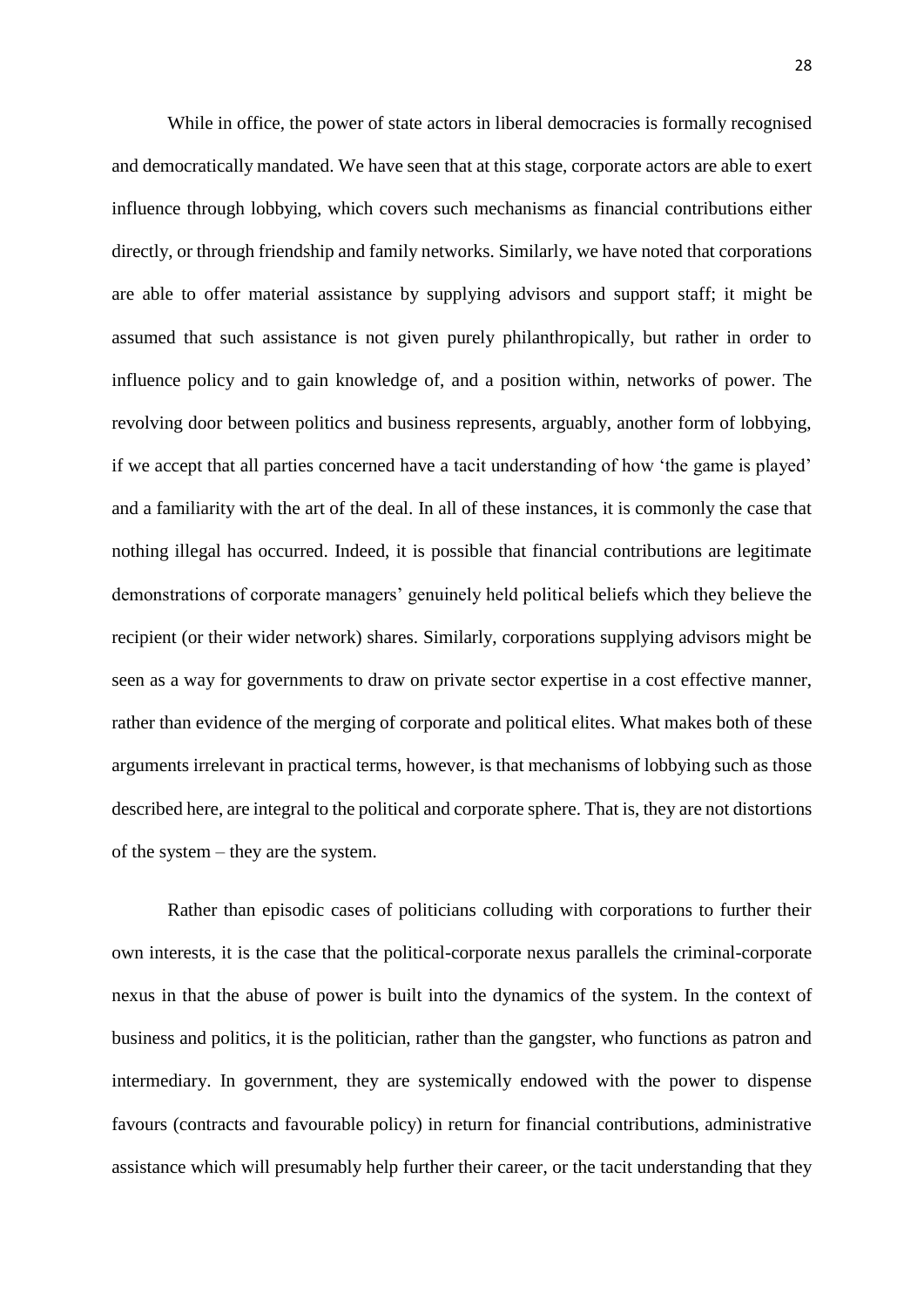will be rewarded 'down the line'. In this case, they are the intermediary not between corporations and politicians (a role played by lobbyists and advisors), but between corporations and public policy, that is, the social context. Once formally back in the corporate sector (often working alongside their erstwhile corporate advisors) former politicians retain the intermediary role but at this stage are one step removed in that they sell access to information, and to networks of decision makers, rather than functioning as decision makers themselves. The changing nature of their role as intermediaries is neatly encapsulated by this quote from Klein:

…stay in government just long enough to get an impressive title in a department handing out big contracts and to collect inside information on what to sell, then quit and sell access to your former colleagues (2008: 315).

What all of this represents is a system where decisions are made not in the interests of customers and citizens, but in the private interests of corporate managers and politicians. The decision making process is fixed – it is made up of 'vicious circles' (Kwitny, 1981) facilitated by willing buyers and sellers of influence. Complexity and opacity make such a conception difficult to conceive of in concrete terms, and so this represents effectively a conspiratorial system made up of caliginous connections which is constructed and maintained to facilitate the development of private interests; a racket, in conceptual, sociological and organizational terms, if not in the eyes of the law. This system is, as already noted, non-criminal. Lawmakers have tended to criminalise the rackets of organized crime, whilst their own systems of influence and subversion of markets and regulations remain 'legitimate' – an indication of the ultimately dominant position of political over criminal elites and their desire perhaps, that this remain so.

Like the theorists of the Frankfurt School, many scholars of management and society have sought to understand, to uncover, hidden structures and abstract ideological frameworks, and the present piece is located in that tradition. That much of what organizations do, and that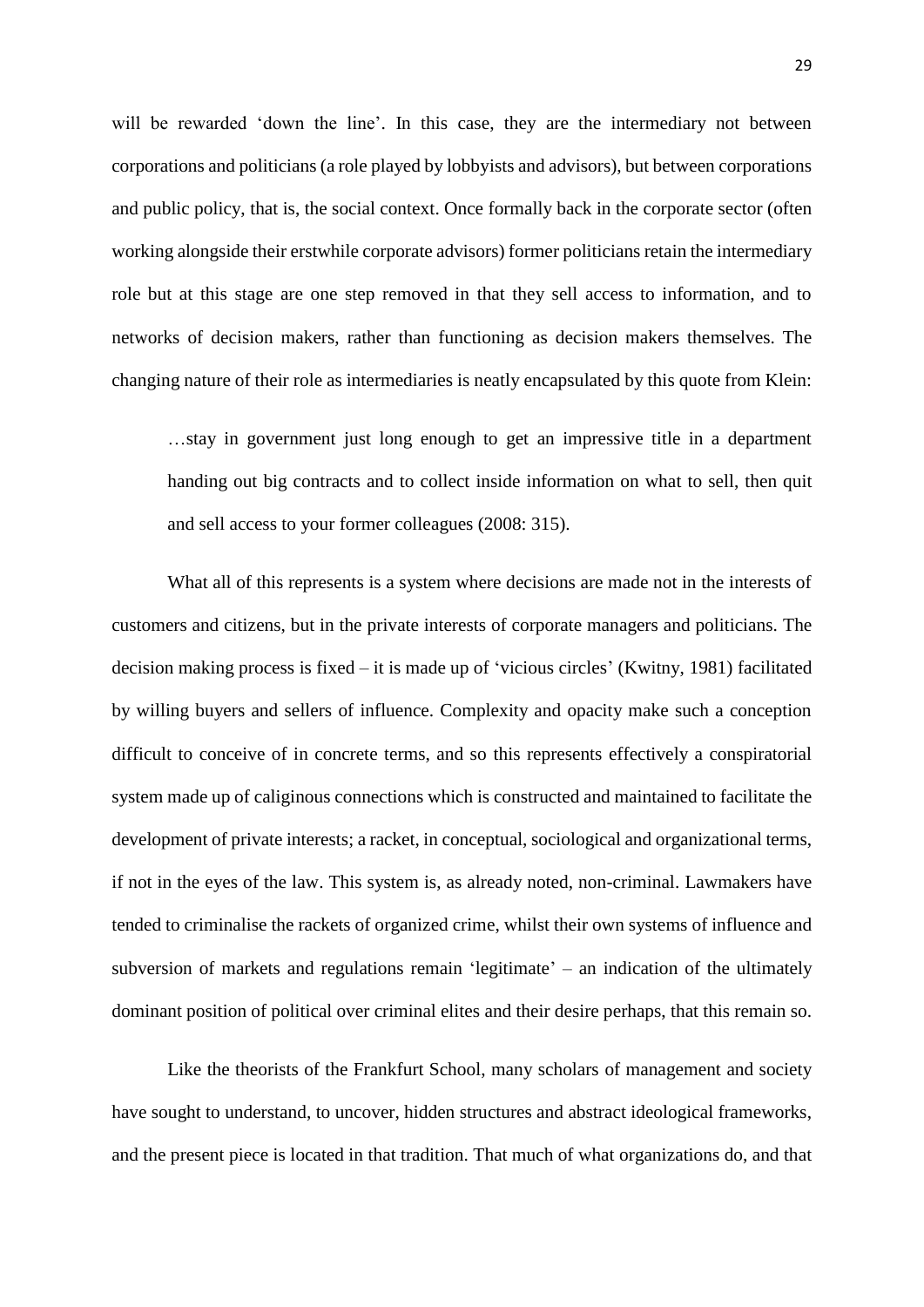links between them at institutional, financial and individual levels remain unseen is accepted as part of scholarly project as, increasingly, is an appreciation of the 'dark side' of organization (Linstead et al., 2014; Hanlon, 2015) It is in this unseen space that a conceptualisation of the society of rackets dwells. As we examine it further, we begin to see that 'murky connections' (Adorno, 2005: 23) and obscure motives, if not conspiratorial dynamics, exist to such an extent, and in connection with matters of such importance, that we may wish to take them more seriously than tends to be the case in mainstream sociological and organizational analysis. My purpose in this article has been to focus not on the authors of conspiracy, the 'cliques, gangs and other established groups' (Heins, 2007: 792) in themselves, but to outline the concept of the racket as a systematization of the operation of power under corporate capitalism. In doing to, I have tried to highlight the parallels between rackets in the criminal world, and in the sphere of business and politics. In part, this has been an intellectual exercise in drawing attention to a less well known current in Frankfurt School Critical Theory. I hope also to have illustrated the potential for the society of rackets to serve as a conceptual tool in analysing the relationships between business, politics and society and concomitantly, to have highlighted the degradation of social, political and moral life which the society of rackets represents.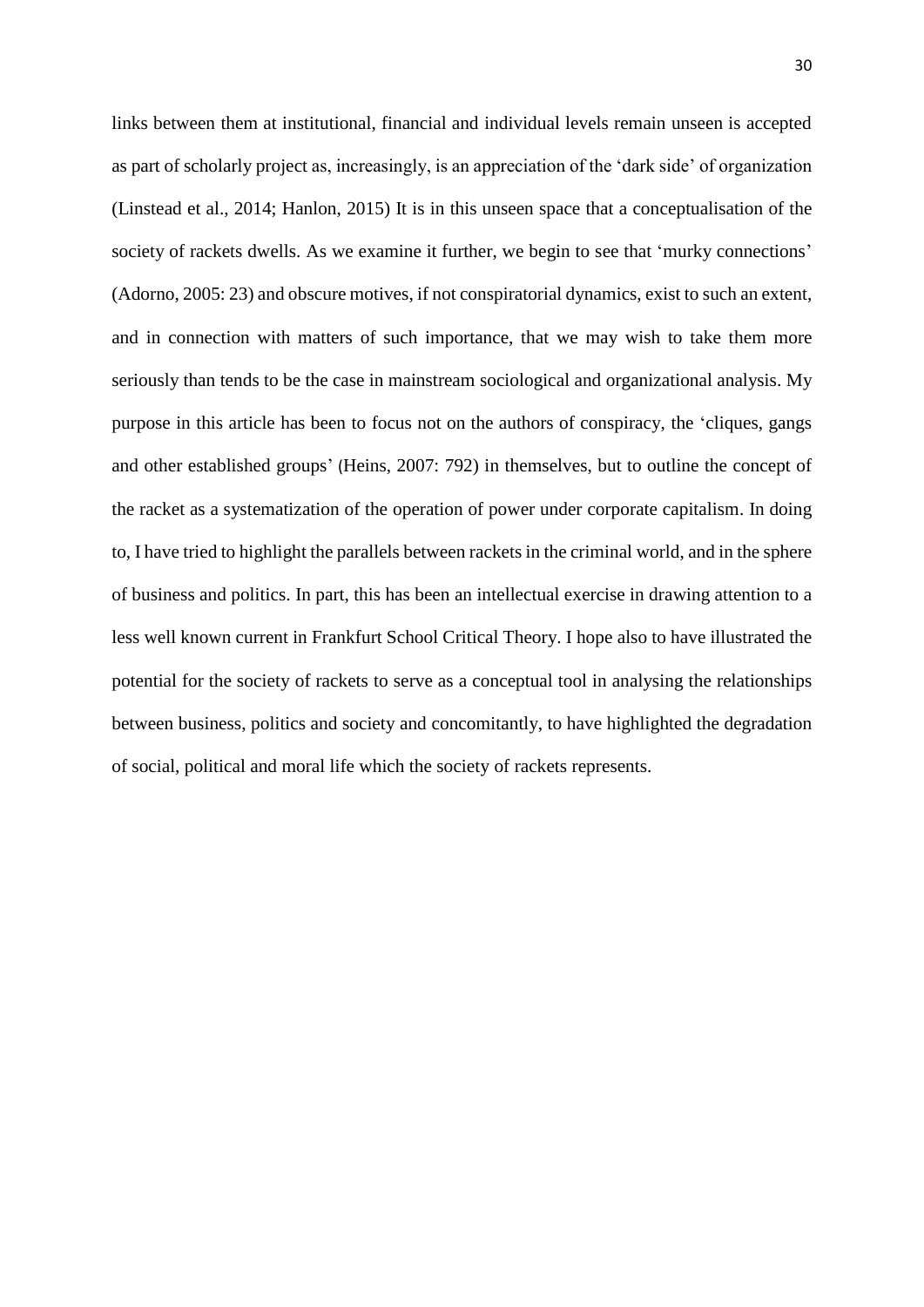#### **References**

Abadinsky, H. 2008. *Organized Crime*. Belmont, CA: Wadsworth.

Adorno, T. W. 2005 [1951]. *Minima Moralia*. London: Verso.

Ackman, D. (2000, December 15). Disaster of the Day: HCA. Forbes Magazine. Retrieved 15/12/2016 from: http://www.forbes.com/2000/12/15/1215disaster.html

Albanese, J. S. 1982. What Lockheed and la cosa nostra have in common. *Crime & Delinquency*, 28(2): 211-232.

Anderson W. L. and Jackson, C. E. (Summer, 2004) Law as a Weapon: How RICO Subverts Liberty and the True Purpose of Law, The Independent Review. Retrieved 15/12/2016 from: http://www.independent.org/publications/TIR/article.asp?a=215Arlacchi, P. 1988. *Mafia Business: The Mafia Ethic and the Spirit Of Capitalism.* Oxford: Oxford Paperbacks.

Banerjee, B. 2008. Necrocapitalism. *Organization Studies*, 29(12), 1541–1563.

Barley, S. 2007. Corporations, democracy, and the public good. *Journal of Management Inquiry*, 16(3): 201-215.

Behan, T. 2009. *See Naples and Die: The Camorra and Organised Crime*. London: Tauris.

BBC, The. 2012, March 23. *Leaked document suggests 'systemic fraud' at A4e*. Retrieved 15/12/2016 from: http://www.bbc.co.uk/news/uk-17476415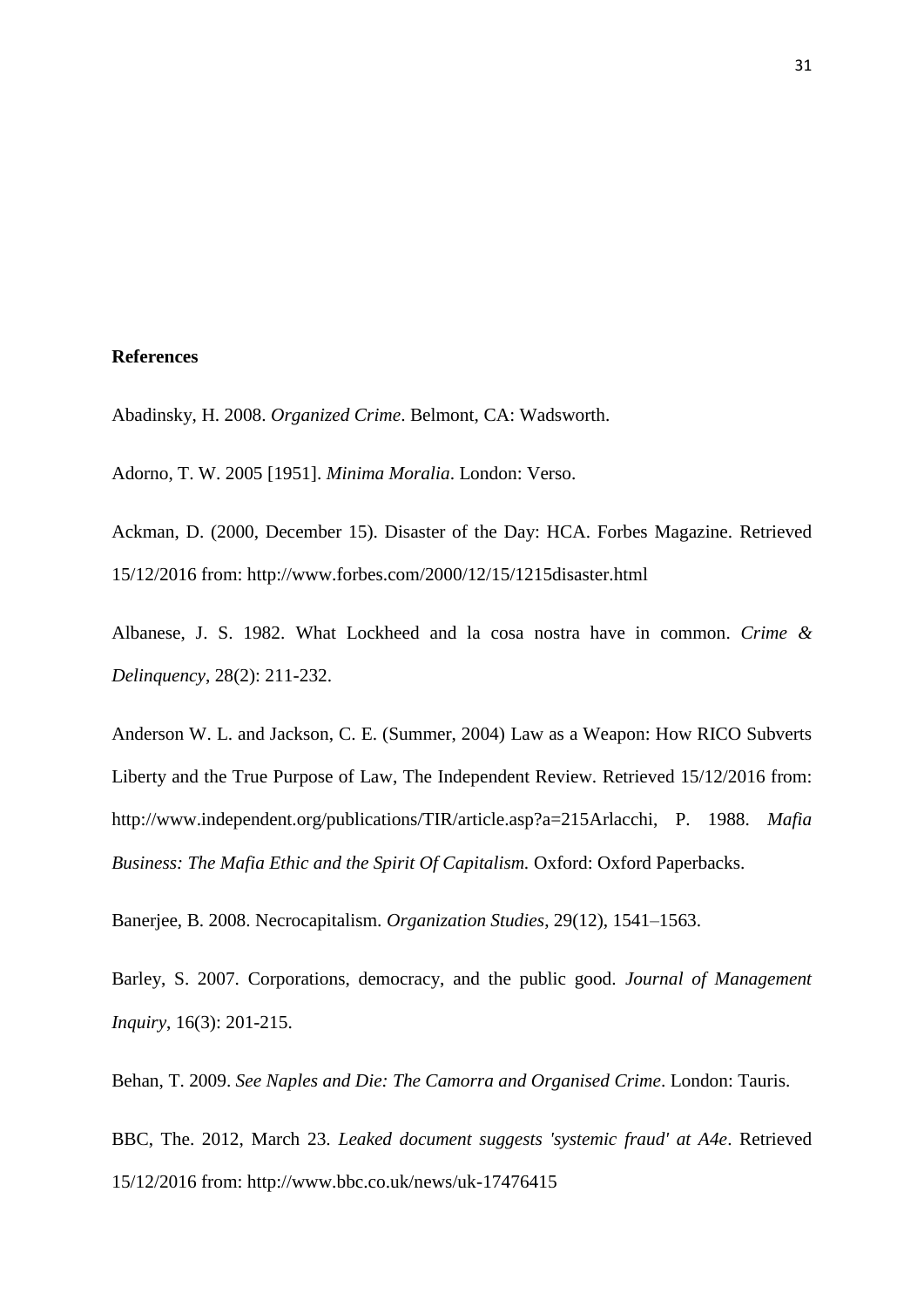BBC, The 2013, May 17. *Culture of extravagant expenses at academy group*. Retrieved 15/12/2016 from: http://www.bbc.co.uk/news/education-22571711

Bhattacharya, C. B. 2009, November 20. Corporate Social Responsibility: It's all about marketing. *Forbes magazine*. Retrieved 15/12/2016 from:

http://www.forbes.com/2009/11/20/corporate-social-responsibility-leadership-citizenshipmarketing.html

Binder, J. and Lurigio, A. 2013. The Chicago Outfit: Challenging the myths about organized crime. *Journal of Contemporary Criminal Justice*, 29(2), 198-218.

Block, A. 1980. *East side - West side: Organizing Crime in New York, 1930-50*. London: Transaction.

Blakey, G. and Goldstock, R. 1980 ""On the Waterfront": RICO and Labor Racketeering" Scholarly Works. Paper 23. Retrieved 15/12/2016 from:

http://scholarship.law.nd.edu/law\_faculty\_scholarship/23/?utm\_source=scholarship.law.nd.ed u%2Flaw\_faculty\_scholarship%2F23&utm\_medium=PDF&utm\_campaign=PDFCoverPages Block, A. and Chambliss, W. 1979. Miners, tailors and teamsters: Business racketeering and trade unionism. *Crime and Social Justice* 11: 14-27.

Brecht, B. 2014 [1957]. *The Resistible Rise of Arturo Ui.* London: Bloomsbury

Bröckling, U. 2014. Rackets and racketeers: A sociological approach to "men of disorder." Lecture for the international workshop "Men of Disorder – Masculinity, Violence and Urban Networks in the Modern Middle East and Central Asia" Albert-Ludwigs-University Freiburg, 24/04/2014.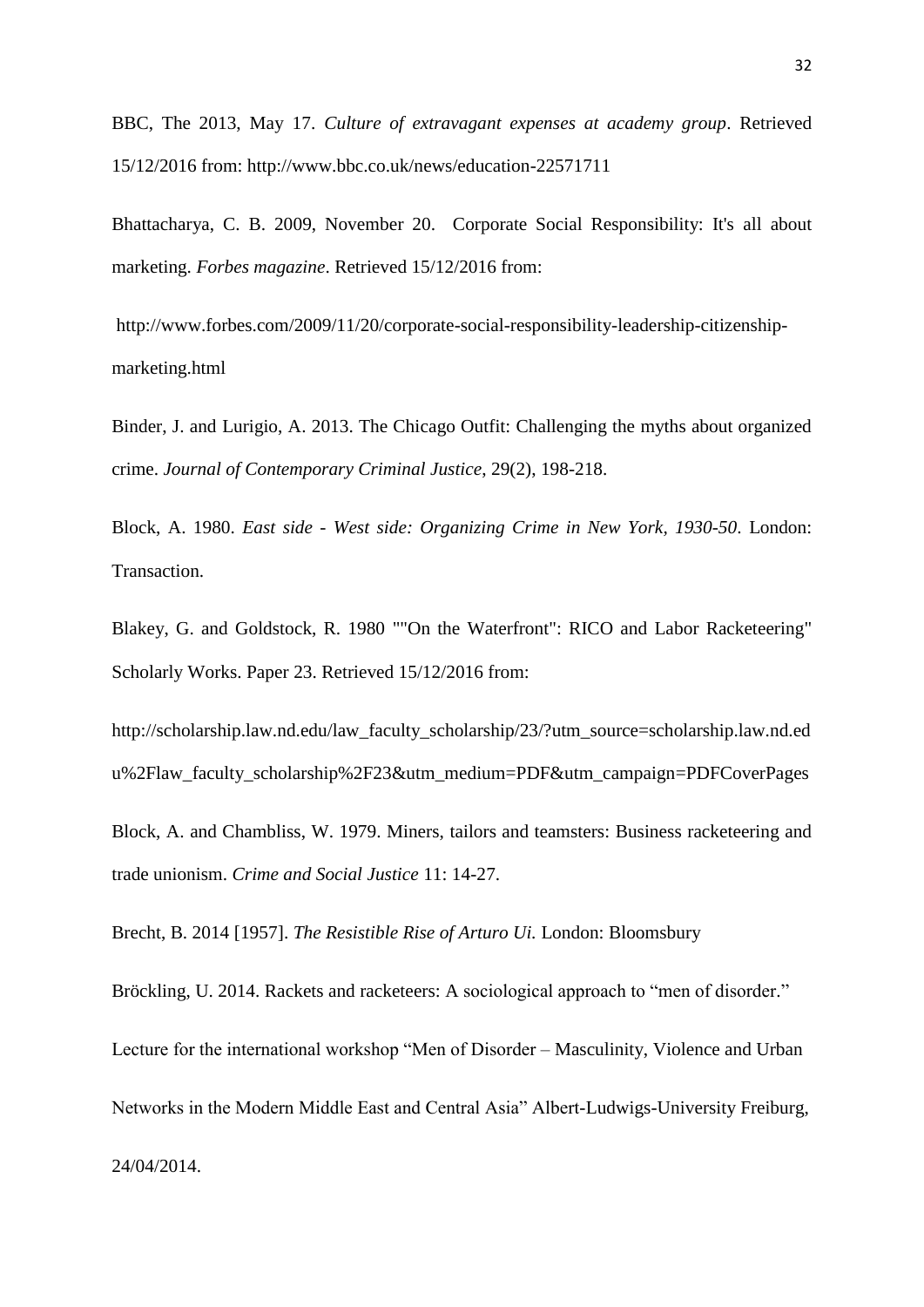Cave, T. 2013, November 2013. The next big scandal: Cameron's 'lobbying' speech. *Spinwatch*. Retrieved 15/12/2016 from:

http://www.spinwatch.org/index.php/issues/lobbying/item/5579-the-next-big-scandalcameron-s-lobbying-speech

Chambliss, W. 1971. Vice, corruption, bureaucracy and power. *Wisconsin Law Review*, 1971(4): 1150-73.

*The Sopranos* 1999-2007. [Television series]. USA: David Chase et al.

Chomsky, N. and Herman, E. 1995. *Manufacturing Consent.* London: Vintage.

Chomsky, N. 1998. *What Uncle Sam Really Wants.* London: Pluto.

Clinard, M., and R. Quinney. 1973. *Criminal Behavior Systems: A Typology. 2d ed*. New York: Holt.

Crouch, C. 2011. *The Strange Non-Death of Neo-Liberalism*. Cambridge: Polity.

Dal Bo, E. 2006. Regulatory capture: A review. *Oxford review of economic policy*, 22, (2): 203-225.

Dickie, J. 2014. *Mafia Republic: Italy's Criminal Curse. Cosa Nostra, 'Ndrangheta and Camorra from 1946 to the Present*. London: Sceptre.

Di Maria, F. and Falgares, G. 2013. Mafia organization: Governance processes and leadership function. *Integral Leadership Review*. Retrieved 15/12/2016 from: http://integralleadershipreview.com/8287-mafia-organization-governance-processes-andleadership-function/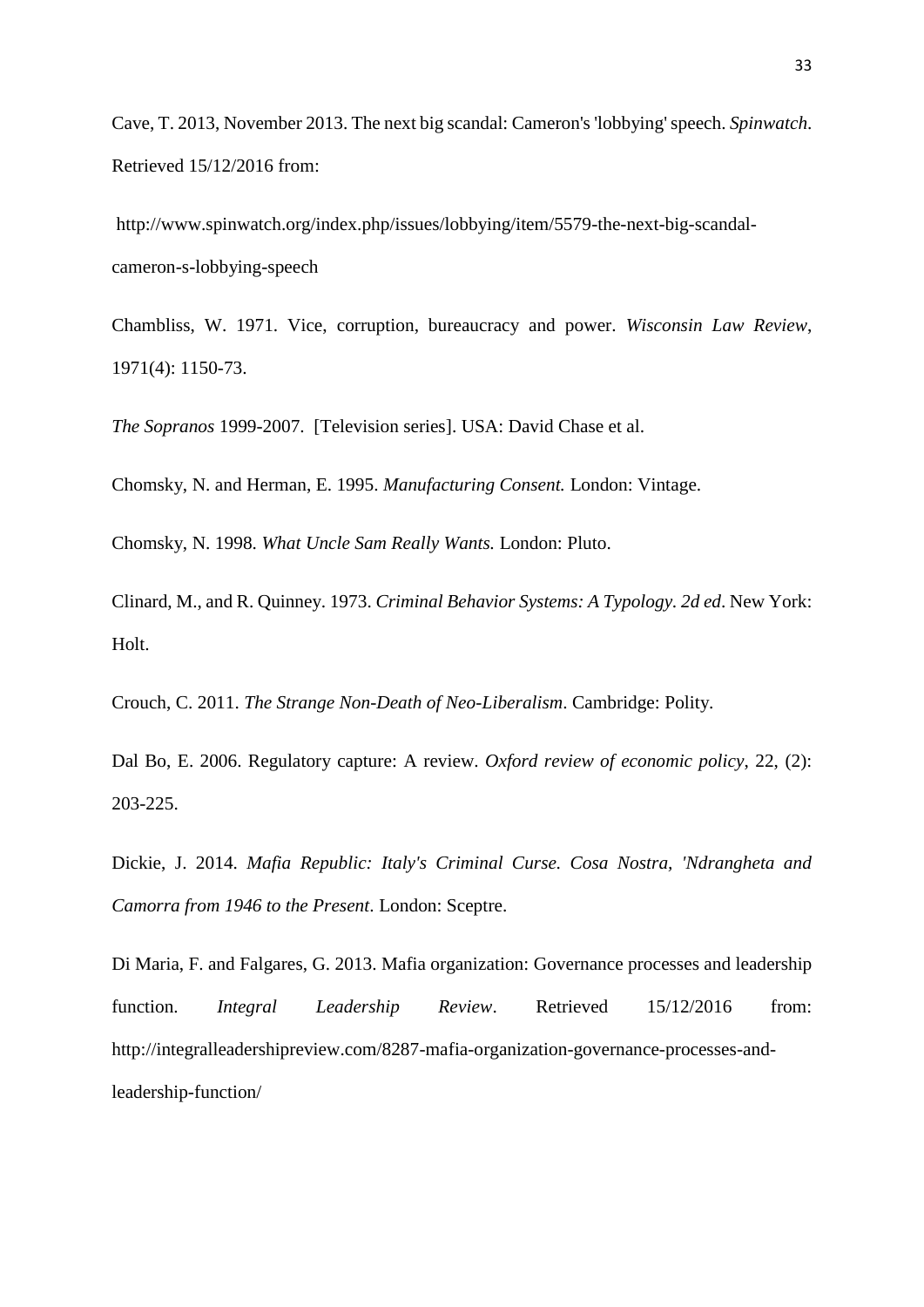Erturk, I. 2016 [November, online first] Shadow banking: A story of the Doppelgänger (the Double) in science of finance. *Journal of Cultural Economy*.

Federal Bureau of Investigation, 2008. Dirty business: Mob-infested trash industry cleaned up. Retrieved 15/12/2016 from:

https://www.fbi.gov/news/stories/2008/november/galante\_110408

*Inside Job.* [film]. USA: Ferguson, C. H. et al.

Fichtner, J. 2014. Privateers of the Caribbean: The hedge funds-US-UK-offshore nexus. *Competition and Change*, 18(1): 37-53.

Fifield, A. 2013, March 18. Contractors reap \$138bn from Iraq war. *The Financial Times*. Retrieved 15/12/2016 from: http://www.ft.com/cms/s/0/7f435f04-8c05-11e2-b001- 00144feabdc0.html#axzz44JCGHxno

Friedman, M. 1970 The social responsibility of business is to increase its profits. *New York Times Magazine*, 13 September, 32ff.

Gambetta, D. 1993. *The Sicilian Mafia: The Business of Private Protection*. London: Harvard University Press.

Gardner, H. and Kobtzeff, O. 2012. *The Ashgate Research Companion to War*. Farnham: Ashgate.

Getlen, L. 2014, February 23. Kids for cash judge ruined more than 2000 lives. *New York Post*. Retrieved 15/12/2016 from: http://nypost.com/2014/02/23/film-details-teens-struggles-instate-detention-in-payoff-scandal/

*The Godfather* [film]. 1972. USA: Francis Ford Coppola.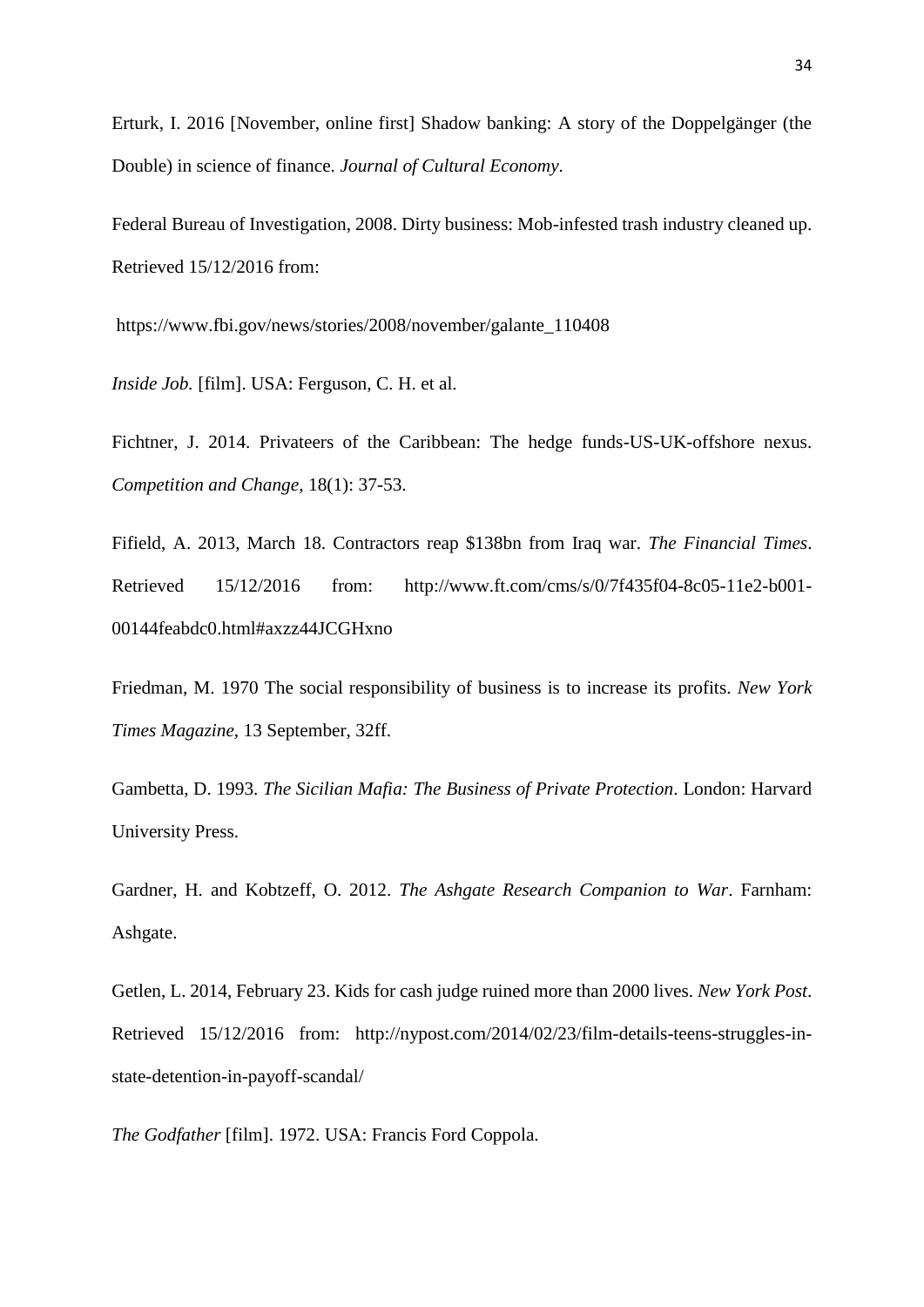Godfrey, R., Brewis, J., Grady, J. and Grocott, C. (2014) The private security industry and neoliberal imperialism: mapping the terrain. *Organization*, 21(1): 106-125

Golson, J., 2016, August 29, Longtime Google exec resigns from Uber's board over conflicts of interest. *The Verge.* Retrieved 15/12/2016 from:

http://www.theverge.com/2016/8/29/12701406/uber-google-david-drummond-board-ofdirectors-resign

Gond, J-P., Palazzo, G. and Basu, K. 2009. Reconsidering instrumental corporate social responsibility through the mafia metaphor. *Business Ethics Quarterly*, 19(1): 57-85

Hanlon, G. 2015. *The Dark Side of Management: A Secret History of Management Theory*. London: Routledge.

Heins, V. 2007. Critical theory and the traps of conspiracy thinking*. Philosophy and Social Criticism*, 33(7): 787-801.

Heins, V. 2011. Seduction, alienation, racketeering: The death of politics in Frankfurt School thinking. *Distinktion* 7(1): 59-73.

Hess, H. 1973. *Mafia and Mafiosi*. Lexington, Mass.: Lexington Books.

Horkheimer, M. 1939. Die Juden und Europa. *Zeitschrift für Sozialforschung* 8(1/2):115 – 321. English translation Retrieved 15/12/2016 from:

https://thecharnelhouse.org/2015/03/20/the-jews-and-europe/

Horkheimer, M. 1941. The end of reason. *Studies in Philosophy and Social Science*, 9: 366 – 379.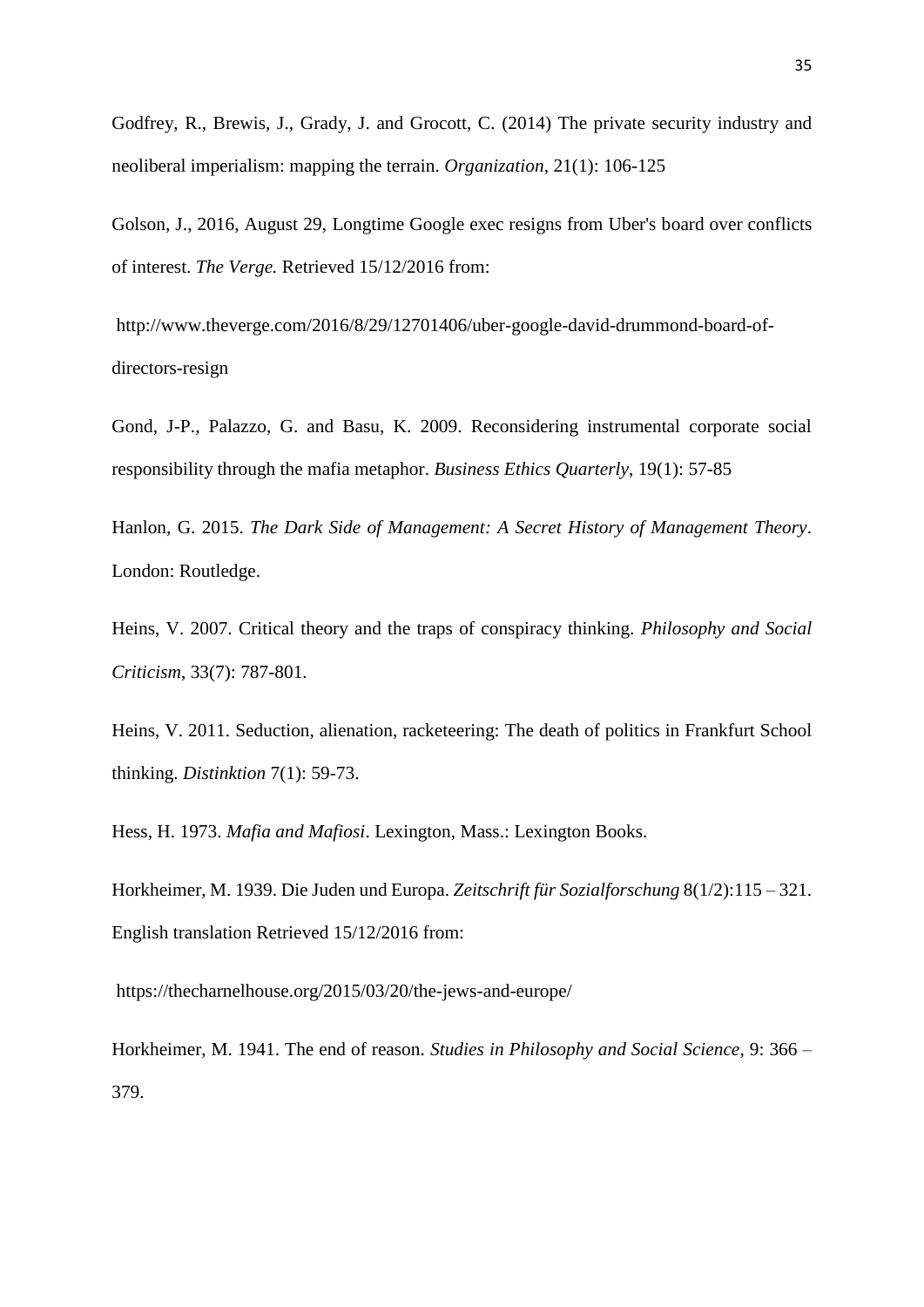Horkheimer, M. September-November 1943. On the sociology of class relations [essay]. Published with commentary in *nonsite.org* 8(18): 1-63. Retrieved 15/12/2016 from: http://nonsite.org/the-tank/max-horkheimer-and-the-sociology-of-class-relations

Horkheimer, M. 2002 [1937]. Traditional and Critical Theory. In M. Horkheimer (Ed.), *Selected Essays* (pp. 188–243). New York: Continuum.

Horkheimer M. and Adorno, T.W. 1992 [1944]. *Dialectic of enlightenment: Philosophical Fragments*, trans. E. Jephcott. Stanford, CA.: Stanford University Press.

Hortis, C. A. 2014. *The Mob and the City: The Hidden History of How the Mafia Captured New York*. Amherst, NY.: Prometheus.

Ianni F. and Reuss-Ianni, E. 1972. *A Family Business: Kinship and Social Control in Organized Crime*. London: Routledge and Kegan Paul.

Igan, D., Mishra, P., and Tressel, T. 2011. A fistful of dollars: Lobbying and the financial crisis (Working Paper No. 17076). Retrieved from National Bureau of Economic Research website: http://www.nber.org/papers/w17076.pdf

Jay, M. 1996. *The Dialectical Imagination: A History of the Frankfurt School and the Institute of Social Research 1923–1950*. London: University of California Press.

Jenkins P. 1992. Narcotics trafficking and the American Mafia: The myth of internal prohibition. *Crime, Law and Social Change*, 18(3): 303–318.

Jenkins, P. 2016, July 29, 'Revolving door' trend takes hold in Europe. *The Financial Times.* Retrieved online 15/12/2016 from: https://www.ft.com/content/4fc3a7b4-5599-11e6-9664 e0bdc13c3bef

Johnson, S. 2009, May 1. The quiet coup. *The Atlantic*.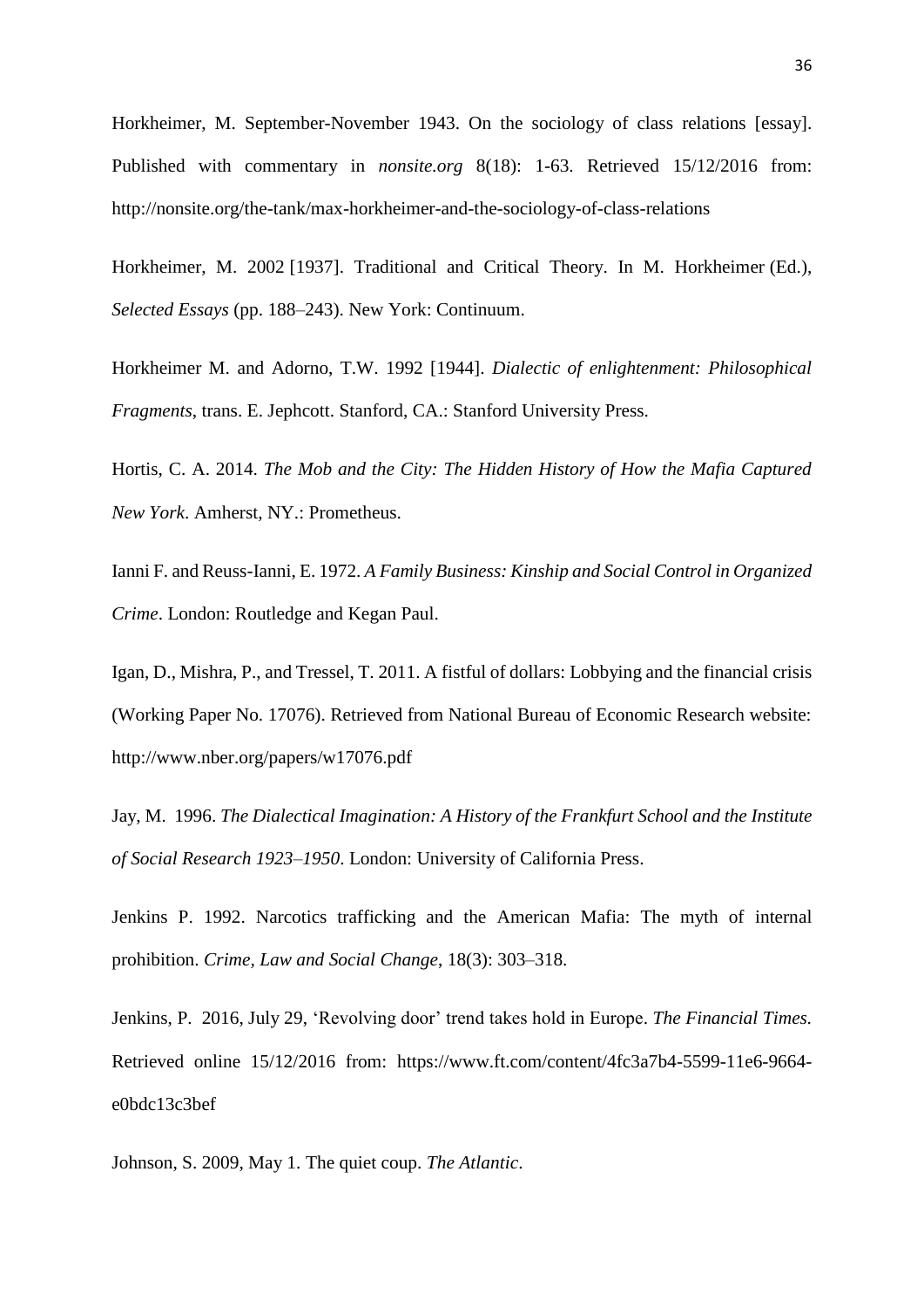Josephson, M. 1934. *The Robber Barons*. New York: Harvest/Harcourt Brace and World.

Kaiser, Robert G. (2010) *So Damn Much Money: The Triumph of Lobbying and the Corrosion of American Government.* New York: Knopf.

Katcher, L. 2016 [1958]. *The big bankroll: The life and times of Arnold Rothstein*. New York: Da Capo Press.

Kelly, R. 1999. *The Upperworld and the Underworld*. New York: Kluwer.

Kirchheimer, O. 1944. In quest of sovereignty. *The Journal of Politics*, 6(6): 139-176.

Klein, N. 2008. *The Shock Doctrine*. London: Penguin.

Kobler, J. 1972. *Capone: The Life and World of Al Capone*. Greenwich, Conn: Fawcett.

Kwitny, J. 1981. *Vicious Circles: The Mafia in the Marketplace*. New York: Norton.

Leys, C. and Player, S. 2011. *The Plot Against the NHS*. Talgarth: Merlin.

Linstead, S., Marechal, G. and Griffin, R. 2014, (Eds). The Dark Side of Organization: Special Issue of *Organization*. 35(2): 165-305.

*Little Caesar*. 1931 [film]. USA: Mervyn LeRoy.

Marcuse, H. 2002 [1964]. *One Dimensional Man*. London: Routledge.

Marx, K. 1974 [1887]. *Capital*. London: Dent.

Mason, 2015, November 16, Andrew Lansley takes post advising drugs firm involved in dispute with NHS. *The Guardian.* Retrieved 15/12/2016 from:

https://www.theguardian.com/politics/2015/nov/16/andrew-lansley-three-more-advisoryjobs-drugs-firm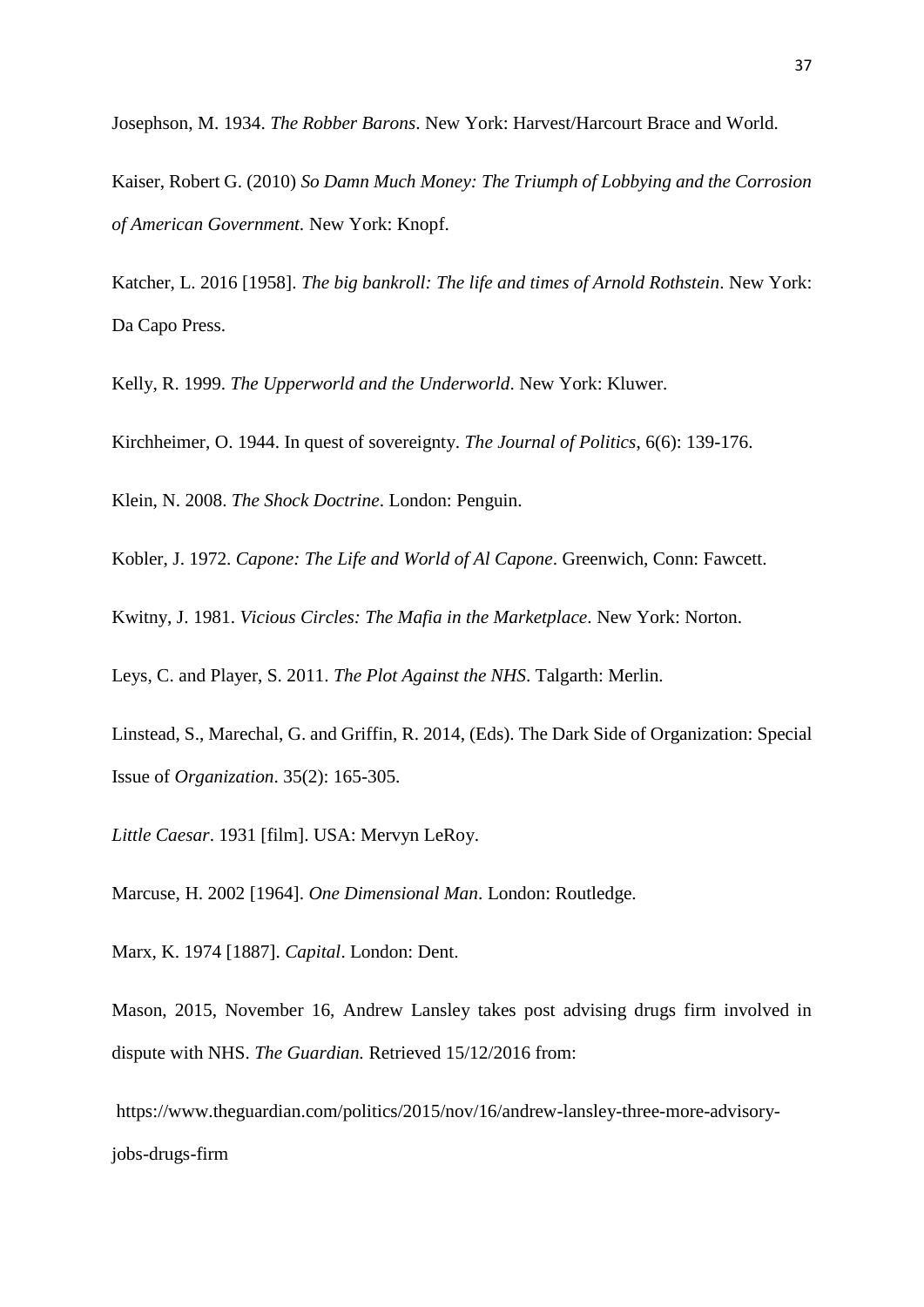Matthews, R. A. and Kauzlarich, D. 2000. The crash of Valujet flight 592: A case study in state-corporate crime. *Sociological Focus,* 33(3): 281-298.

Mayer, J. (2016) *How a Secretive Group of Billionaires is Trying to Buy Political Control in The US.* London: Scribe.

Morris, N. 2013, July 12. G4S and Serco face £50 million fraud inquiry. *Independent*. Retrieved 15/12/2016 from: http://www.independent.co.uk/news/uk/politics/g4s-and-sercoface-50-million-fraud-inquiry-8703245.html

*Musketeers of Pig Alley, The*. 1912 [film]. USA: D. W. Griffith.

Neocleus, M. 2003. Heads of cabbage and mouths full of water: On corporate slaughter. *Radical Philosophy*, 122: 2-7.

Paley, D. 2014. *Drug War Capitalism*. London: AK Press.

Parker, M. 2012. *Alternative Business: Outlaws, Crime and Culture*. London: Routledge.

Parker, M. 2009. Tony Soprano on management; the mafia and organizational excellence. *Journal of Cultural Economy*, 2(3), 379 – 392.

Payne, B. K., and Tapp, S. 2016. 'Corporate Crime'. In *Oxford Bibliographies in Criminology*. Oxford: OUP.

Pierce, F. 1976. *Crimes of the Powerful*. London: Pluto.

*Public Enemy*, *The.* 1931 [film]. USA: William A. Wellman.

Puzo, M. 1969. *The Godfather.* London: Heinemann.

Raab, S. 2006. *Five Families: The Rise, Decline, and Resurgence of America's Most Powerful Mafia Empires*. London: Robson Books.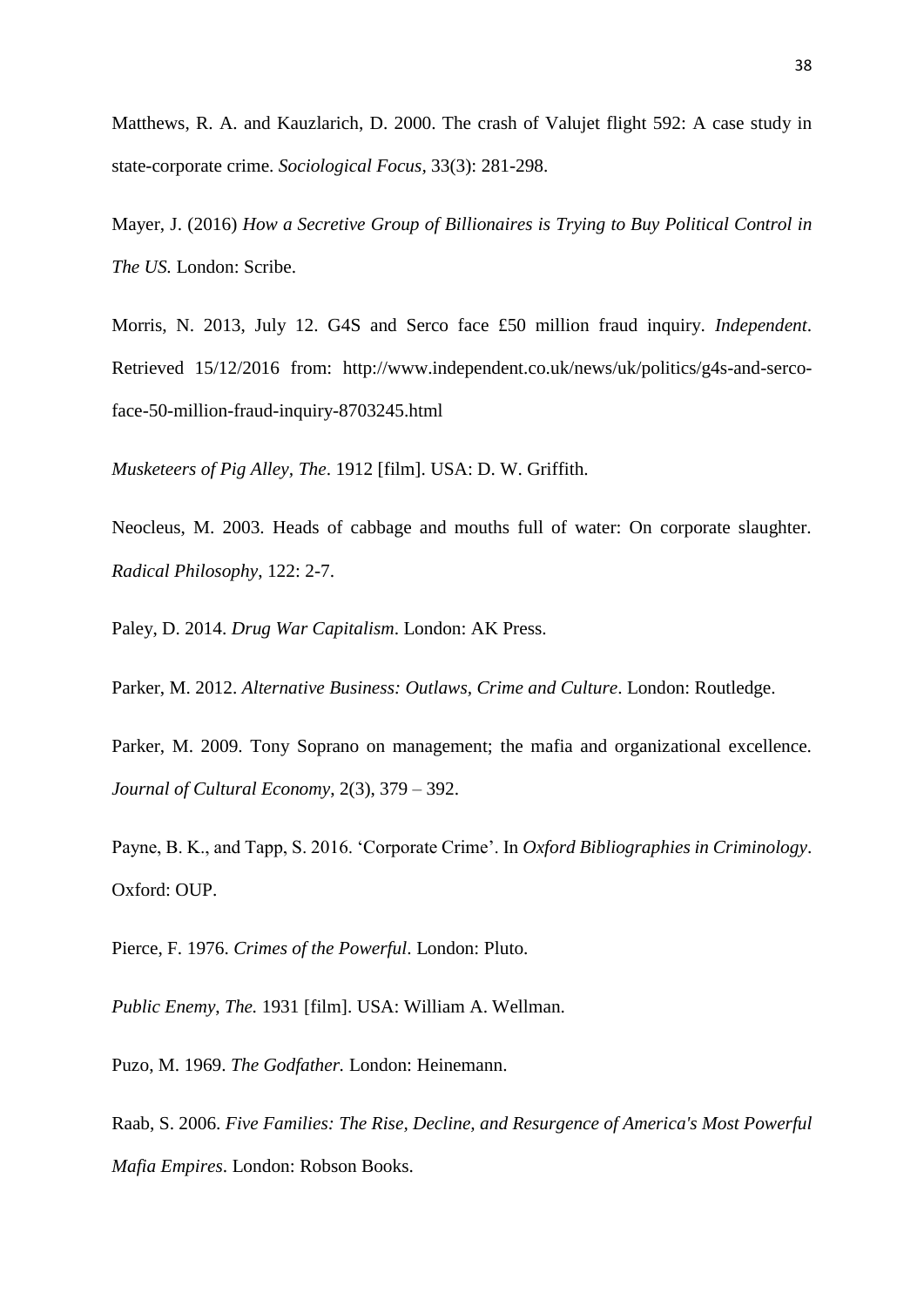Reuter, P. and Rubinstein, J. B. 1978. Fact, fancy, and organized crime. *The Pubic Interest* 53.

Robertson, A., June 2, 2016. Principal Sunaina Mann leaves North East Surrey College of Technology. *FE Week*. Retrieved 15/12/2016 from: http://feweek.co.uk/2016/06/02/breakingprincipal-sunaina-mann-leaves-north-east-surrey-college-of-technology/

Rosenbaum, D. 2004, September 28. A closer look at Cheney and Halliburton. *New York Times*.

Roy, A. 2014. *Capitalism: A Ghost Story*. London: Verso.

Russo, G. 2004. *The Outfit: The Role of Chicago's Underworld in the Shaping of Modern America*. London: Bloomsbury.

Ruane, S. (2010) Corporate and political strategy in relation to the Private Finance Initiative in the UK. *Critical Social Policy,* 30(4): 519-540.

Saviano, R. 2008. *Gomorrah: Italy's Other Mafia*. London: Pan.

*Scarface*. 1932 [film]. USA: Howard Hawks and Richard Rosson.

Schulte-Bockholt, A. 2001. A Neo-Marxist theory of organized crime. *Critical Criminology*, 10(3), 225-242.

Schulte-Bockholt, A. 2006. *The Politics of Organized Crime and the Organized Crime of Politics*. Lanham, MD.: Lexington.

Schulte-Bockholt, A. 2013. *Corruption as Power: Criminal Governance in Peru during the Fujimori Era (1990-2000)*. Bern: Peter Lang.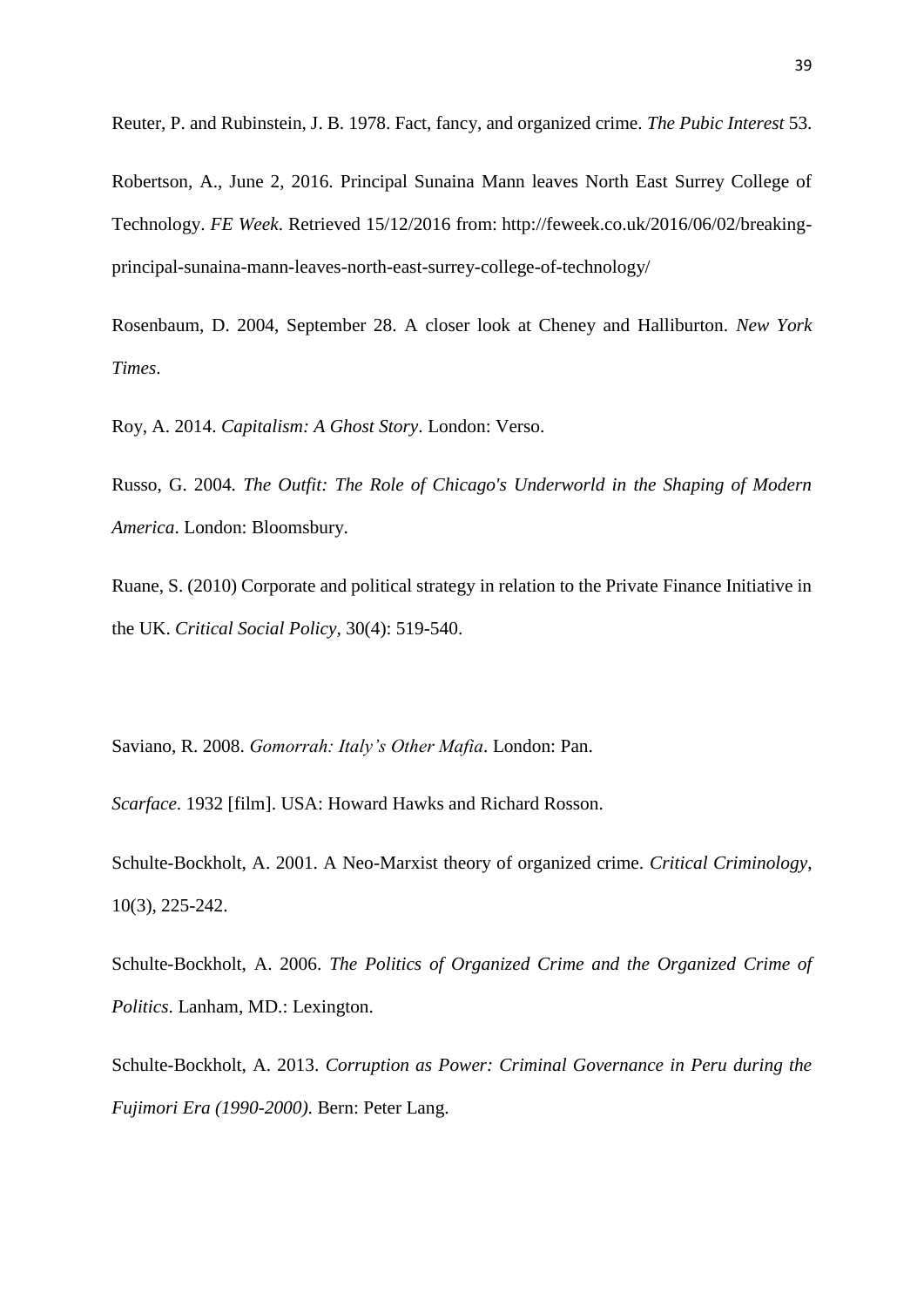Slocum, T. 2001. Blind faith: How deregulation and Enron's influence over government looted billions from Americans. Washington: *Public Citizen*. Retrieved 15/12/2016 from: https://www.citizen.org/documents/Blind\_Faith.PDF

Smith, D C. 1980. Paragons, pariahs, and pirates: A spectrum based theory of enterprise. *Crime and Delinquency*, 26(3): 358-386.

Snyder, L. 2000. The sociology of corporate crime: An obituary. *Theoretical Criminology,* 4(2): 169-206.

Stein, N. 2000, October 2. The world's most admired companies. *Fortune*. Retrieved from: http://archive.fortune.com/magazines/fortune/fortune\_archive/2000/10/02/288448/index.htm

Stirk, P. M. R. 1992. *Max Horkheimer: A New Interpretation*. Hemel Hempstead: Harvester Wheatsheaf.

Southerland, E. (1940) White collar criminality. *American Sociological Review*, 5(1): 1-12.

Tilly, C. 1985. War Making and State Making as Organized Crime. In: Evans, P., Dietrich Rueschemeyer D. and Skocpol T., ed. *Bringing the State Back In*. Cambridge: CUP.

Syal, S. and Hughes, S., 2015, October 20 Ex-health secretary Andrew Lansley to advise firms on healthcare reforms. *The Guardian*. Retrieved 15/12/2016 from:

https://www.theguardian.com/politics/2015/oct/20/andrew-lansley-advise-firms-healthcarereforms

Tombs, S. and Whyte, D. (2010). A deadly consensus: Worker safety and regulatory degradation under New Labour. *British Journal of Criminology,* 50: 46–65.

Travis, A., 2016, November 25. Thatcher pushed for breakup of welfare state despite NHS pledge. *The Guardian*. Retrieved 15/12/2016 from: